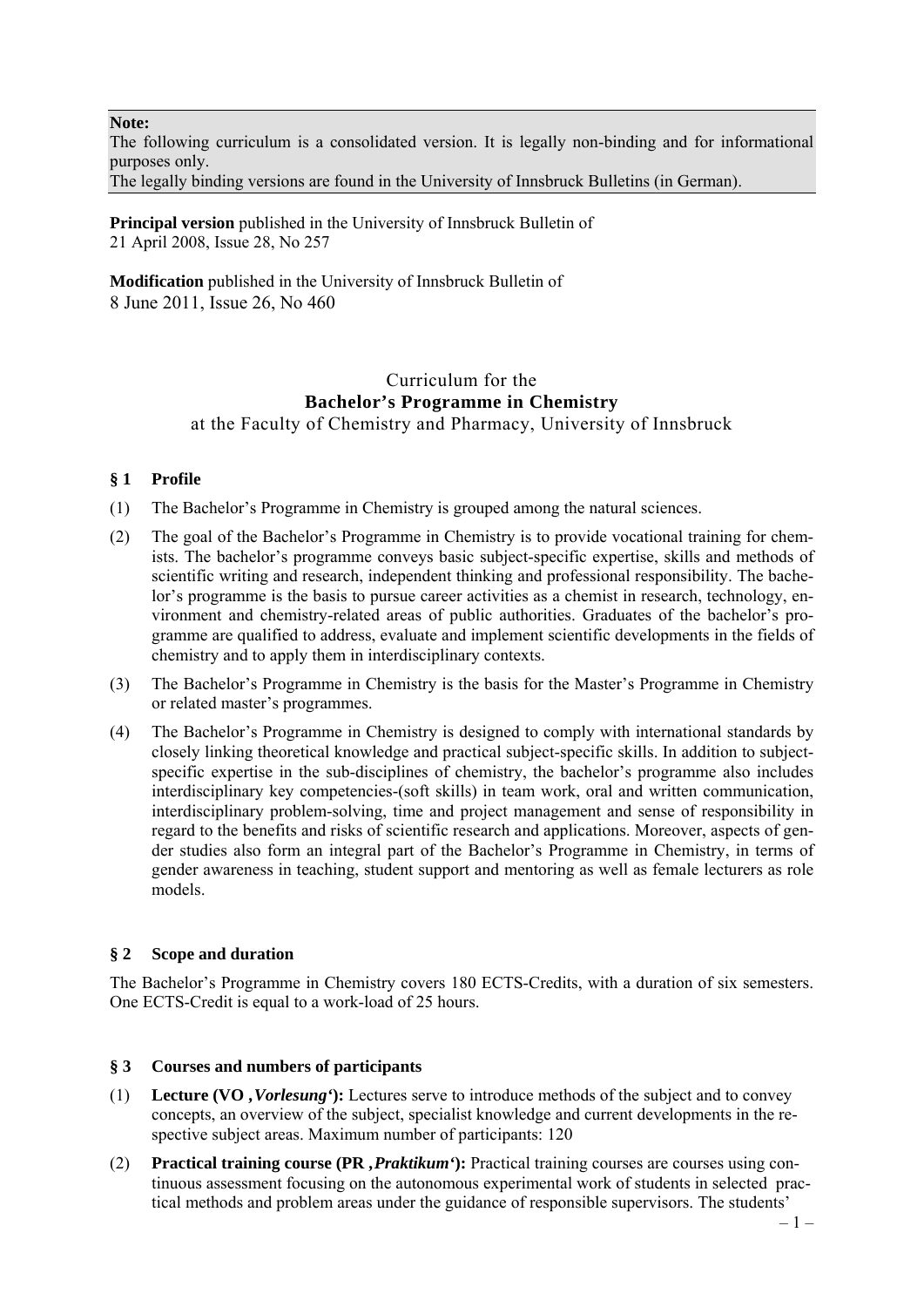independent experimental work may also be done in groups, in which case, a practical training course also imparts interdisciplinary skills in team work. The results of experimental works are gathered in a laboratory report. This serves to ensure standardized scientific documentation of data and results and the learning of interdisciplinary documentation and presentation techniques. Maximum number of participants: 10

- (3) **Introductory seminar (PS** *'Proseminar'***):** Introductory seminars are courses using continuous assessment, accompanying a lecture. Introductory seminars convey advanced subject-specific methods based on relevant and current examples, with independent participation of students. Maximum number of participants: 120
- (4) **Seminar (SE** *'Seminar'***):** Seminars are courses using continuous assessment in which students elaborate and present their own content in a subject-oriented way. Seminars help students to present a topic scientifically, encourage the discussion of specific topics and critical reflection on the current state of knowledge while they also promote communication skills, presentation techniques and project management. The assessment of seminar work by the responsible course lecturer takes into consideration the value to the subject and its methodology of the results presented, as well as the quality of the presentation and subject-specific discussion. Maximum number of participants: 120

# **§ 4 Allocation of places in courses with a limited number of participants**

(1) The process of choosing students is based on the following priorities:

- 1. Students of the study programme for whom the course is compulsory and who could not attend the course due to a previous selection procedure.
- 2. Students of the study programme for whom the course is compulsory.
- 3. Students of other study programmes.
- 4. If the criteria in Z 1 to  $\overline{Z}$  3 do not suffice, the available places are drawn by random.
- (2) In addition, parallel courses are to be held, if necessary during the vacation period.

### **§ 5 Compulsory modules**

**Prerequisites:** none

The following compulsory modules, amounting to 180 ECTS-Credits, are to be taken:

physics and understand the principles of the physical way of thinking.

| 1.    | <b>Module: Mathematics / Physics A</b>                                                                                                                                                                                                                                                                                       | h              | ECTS-<br><b>Credits</b>  |
|-------|------------------------------------------------------------------------------------------------------------------------------------------------------------------------------------------------------------------------------------------------------------------------------------------------------------------------------|----------------|--------------------------|
| a.    | <b>VO Mathematics for Chemists I:</b><br>Elemental functions, complex numbers, vector mathematics, matrices and<br>linear illustrations, differential and integral calculus.                                                                                                                                                 | 2              | 2.5                      |
| $b$ . | <b>VO Physics for Chemists I:</b><br>Force and moment of force, kinematics, dynamics of a mass point, work,<br>energy, dynamics of mass point systems, dynamics of inelastic bodies,<br>mechanics of deformable media, mechanical vibrations and waves, molec-<br>ular physics, hydrostatics, hydrodynamics, thermodynamics. | $\overline{4}$ | $\overline{\phantom{1}}$ |
|       | <b>Total</b>                                                                                                                                                                                                                                                                                                                 | 6              | 7.5                      |
|       | Objective:<br>Students understand advanced mathematics and are capable of applying the acquired mathe-<br>matical methods on physical and chemical problems. Students master the basic concepts of                                                                                                                           |                |                          |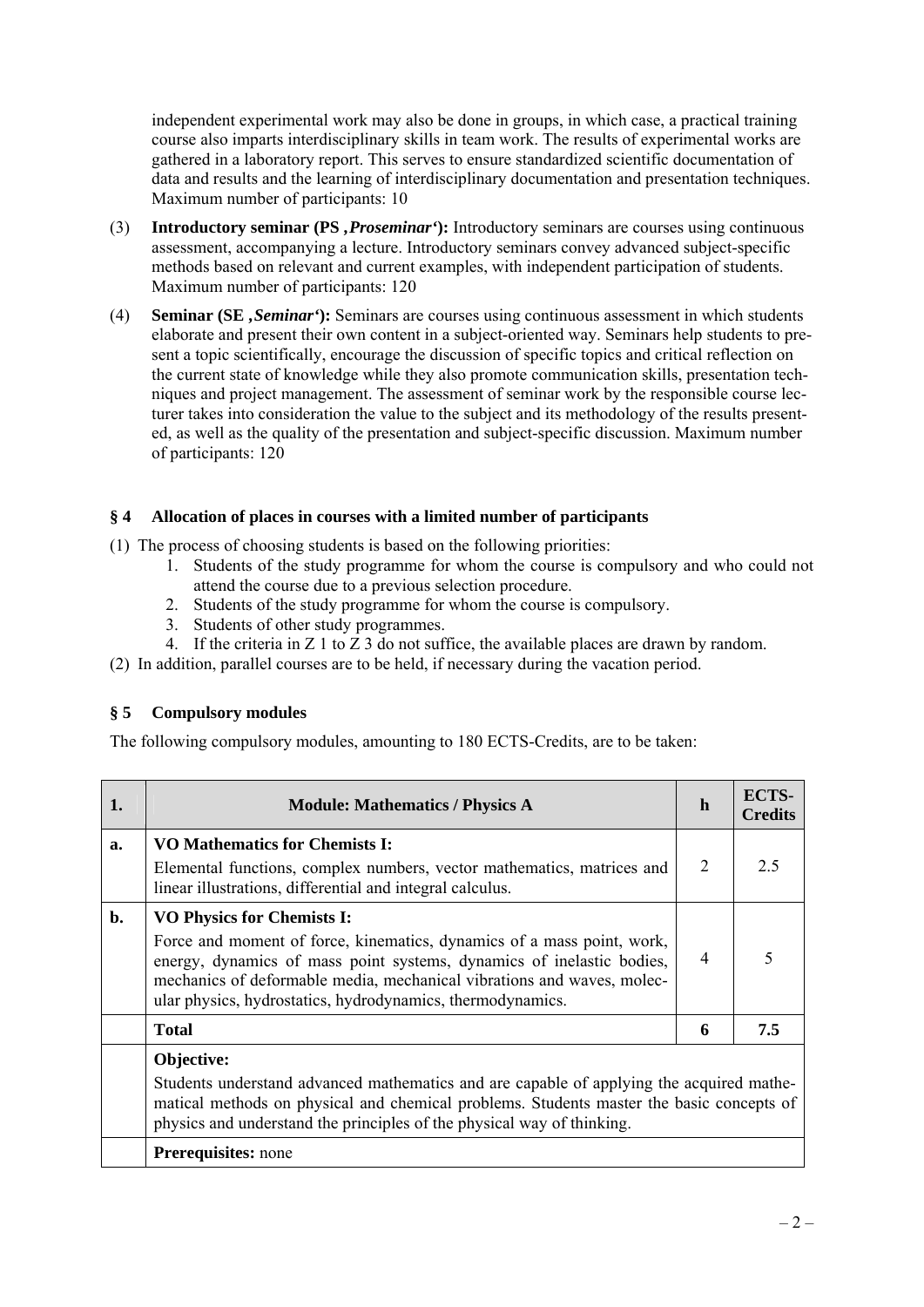| $\overline{2}$ . | <b>Module: General Chemistry A</b>                                                                                                                                                                                                                                                                                                                                                                                                                                                                                                                                      | h                        | ECTS-<br><b>Credits</b> |
|------------------|-------------------------------------------------------------------------------------------------------------------------------------------------------------------------------------------------------------------------------------------------------------------------------------------------------------------------------------------------------------------------------------------------------------------------------------------------------------------------------------------------------------------------------------------------------------------------|--------------------------|-------------------------|
| a.               | <b>VO Experimental Lecture General Chemistry:</b><br>Atomic theory, chemical formulas and equations, energy conversion in<br>chemical reactions, electronic structure and properties of atoms, ionic and<br>covalent bonding, molecular structure, molecular orbitals, basics of chemi-<br>cal thermodynamics, gases, liquids, solids, solutions, reactions in aqueous<br>solution, chemical kinetics, chemical equilibrium, acids and bases, acid-<br>base equilibria, solubility, product and complex formation equilibria, elec-<br>trochemistry, nuclear chemistry. | $\overline{\mathcal{L}}$ | 6                       |
| $\mathbf{b}$ .   | <b>VO Chemistry in Aqueous Solution:</b><br>Theoretical preparation of the laboratory course chemistry in aqueous so-<br>lution: reactions of salts and metals with water, acids, bases and molten<br>salts; group and identification reactions of ions; parallel chemical equilib-<br>ria; ions in water: source and removal; important inorganic reactions in<br>aqueous solution in nature and industry.                                                                                                                                                             | 1                        | 1 <sub>5</sub>          |
|                  | <b>Total</b>                                                                                                                                                                                                                                                                                                                                                                                                                                                                                                                                                            | 6                        | 7.5                     |
|                  | Objective:<br>Students understand the basic concepts of general chemistry.                                                                                                                                                                                                                                                                                                                                                                                                                                                                                              |                          |                         |
|                  | Prerequisites: none                                                                                                                                                                                                                                                                                                                                                                                                                                                                                                                                                     |                          |                         |

| 3.             | <b>Module: General Chemistry B</b>                                                                                                                                                                                                                                                                                                                                                                                                                                                                                                                          | $\mathbf h$    | <b>ECTS-</b><br><b>Credits</b> |
|----------------|-------------------------------------------------------------------------------------------------------------------------------------------------------------------------------------------------------------------------------------------------------------------------------------------------------------------------------------------------------------------------------------------------------------------------------------------------------------------------------------------------------------------------------------------------------------|----------------|--------------------------------|
| a.             | <b>VO Laboratory Safety:</b><br>Rules of conduct for working in a chemical laboratory, safety and hazard-<br>ous material labelling, precarious experimental work, personal safety<br>equipment, hazardous materials, fire prevention, first aid.                                                                                                                                                                                                                                                                                                           | 1              | 1.5                            |
| $\mathbf{b}$ . | <b>VO Chemical Calculations:</b><br>Significant digit, empirical formula, mole, percentage of compounds, de-<br>duction of chemical formula, chemical equation, balancing redox equa-<br>tions, limiting reactants, yield of chemical reactions, concentration of solu-<br>tions, stochiometric treatment of two and three component mixtures, gas<br>equilibria, pH-calculations, weak acids and bases, di and tribasic acids,<br>salts of weak acids and bases, buffer solutions, solubility product, precipi-<br>tation reactions.                       | $\overline{2}$ | 3                              |
| $c_{\bullet}$  | <b>PR General Chemistry Laboratory Course:</b><br>Acid-base titration, water hardness, redox titration, column chromatog-<br>raphy of plant dyes, thin layer chromatography of amino acids, ester syn-<br>thesis, stannic oxide formula determination, Nernst equation experiments,<br>electrochemical determination of equilibrium concentrations, heat of neu-<br>tralization and solution, kinetics of catalysed decomposition of hydrogen<br>peroxide, equilibrium constant for homogenous and heterogeneous equilib-<br>ria, atomic mass of magnesium. | 6              | 5.5                            |
|                | <b>Total</b>                                                                                                                                                                                                                                                                                                                                                                                                                                                                                                                                                | 9              | 10                             |
|                | Objective:<br>Students acquire general knowledge of safe work in a chemical laboratory and responsible<br>handling of hazardous materials. Students are capable of applying stochiometric calculations                                                                                                                                                                                                                                                                                                                                                      |                |                                |

 $\sim$ 

 $\overline{\phantom{a}}$ 

 $\overline{\phantom{0}}$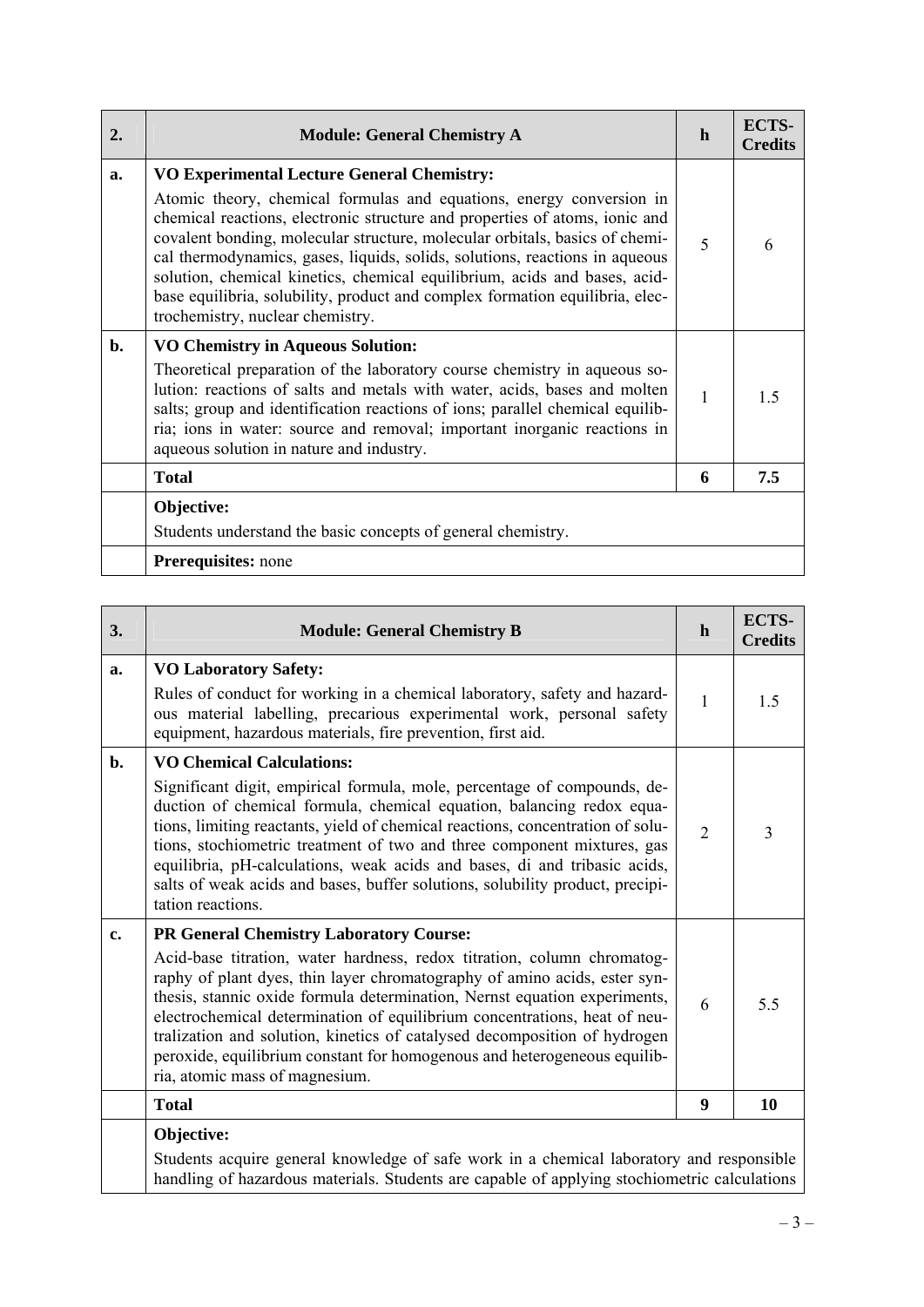| 4. | <b>Module: Analytical Chemistry A</b>                                                                                                                                                                                                                                                                   | h | ECTS-<br><b>Credits</b> |
|----|---------------------------------------------------------------------------------------------------------------------------------------------------------------------------------------------------------------------------------------------------------------------------------------------------------|---|-------------------------|
| a. | <b>VO Analytical Chemistry I:</b><br>Basics (chemical equilibrium, concentration), analytical instruments (bal-<br>ance etc.), sample preparation and digestion, gravimetry, mass analysis,<br>separation mechanisms (precipitation, distribution, ion exchange, chroma-<br>tography, electrophoresis). | 3 |                         |
|    | <b>Total</b>                                                                                                                                                                                                                                                                                            | 3 |                         |
|    | Objective:<br>Students acquire basic knowledge of analytical chemistry.                                                                                                                                                                                                                                 |   |                         |
|    | <b>Prerequisites:</b> none                                                                                                                                                                                                                                                                              |   |                         |

| 5. | <b>Module: Mathematics / Physics B</b>                                                                                                                                                                                                                  | h              | <b>ECTS-</b><br><b>Credits</b> |
|----|---------------------------------------------------------------------------------------------------------------------------------------------------------------------------------------------------------------------------------------------------------|----------------|--------------------------------|
| a. | <b>VO Mathematics for Chemists II:</b><br>Differential and integral calculus (continuation), case studies of ordinary<br>differential equations, elements of statistics.                                                                                | $\overline{2}$ | 2.5                            |
| b. | <b>VO Physics for Chemists II:</b><br>Electrostatics, stationary currents, magnetism, alternating current, optics,<br>atomic physics, nuclear physics, particle physics.                                                                                | $\overline{4}$ |                                |
|    | <b>Total</b>                                                                                                                                                                                                                                            | 6              | 7.5                            |
|    | Objective:<br>Students understand higher mathematics and are able to apply mathematical methods to phys-<br>ical and chemical issues, implement the fundamental principles of physics and understand the<br>principles of the physical way of thinking. |                |                                |
|    | <b>Prerequisites:</b> none                                                                                                                                                                                                                              |                |                                |

| 6. | <b>Module: Inorganic Chemistry A</b>                                                                                                                                                                                                                                                                                                                                                  | h              | ECTS-<br>Credits |
|----|---------------------------------------------------------------------------------------------------------------------------------------------------------------------------------------------------------------------------------------------------------------------------------------------------------------------------------------------------------------------------------------|----------------|------------------|
| a. | <b>VO Experimental Lecture Main Group Chemistry:</b><br>Introduction to main group chemistry (groups 1-2 and 13-18); description,<br>properties and reactivities of s-block and p-block elements; importance of<br>main group chemistry with regard to fundamental research and industrial<br>processes based on critical discussions of ecological and toxicological<br>connections. | $\overline{2}$ | 25               |
| b. | <b>VO Transition Metal Chemistry:</b><br>Transition metal chemistry focusing on d-block elements: general charac-<br>teristics; basics, compound models, reactivity of coordination compounds;<br>deposits, production and characteristics of d-metals; important compound                                                                                                            | 2              | ? 5              |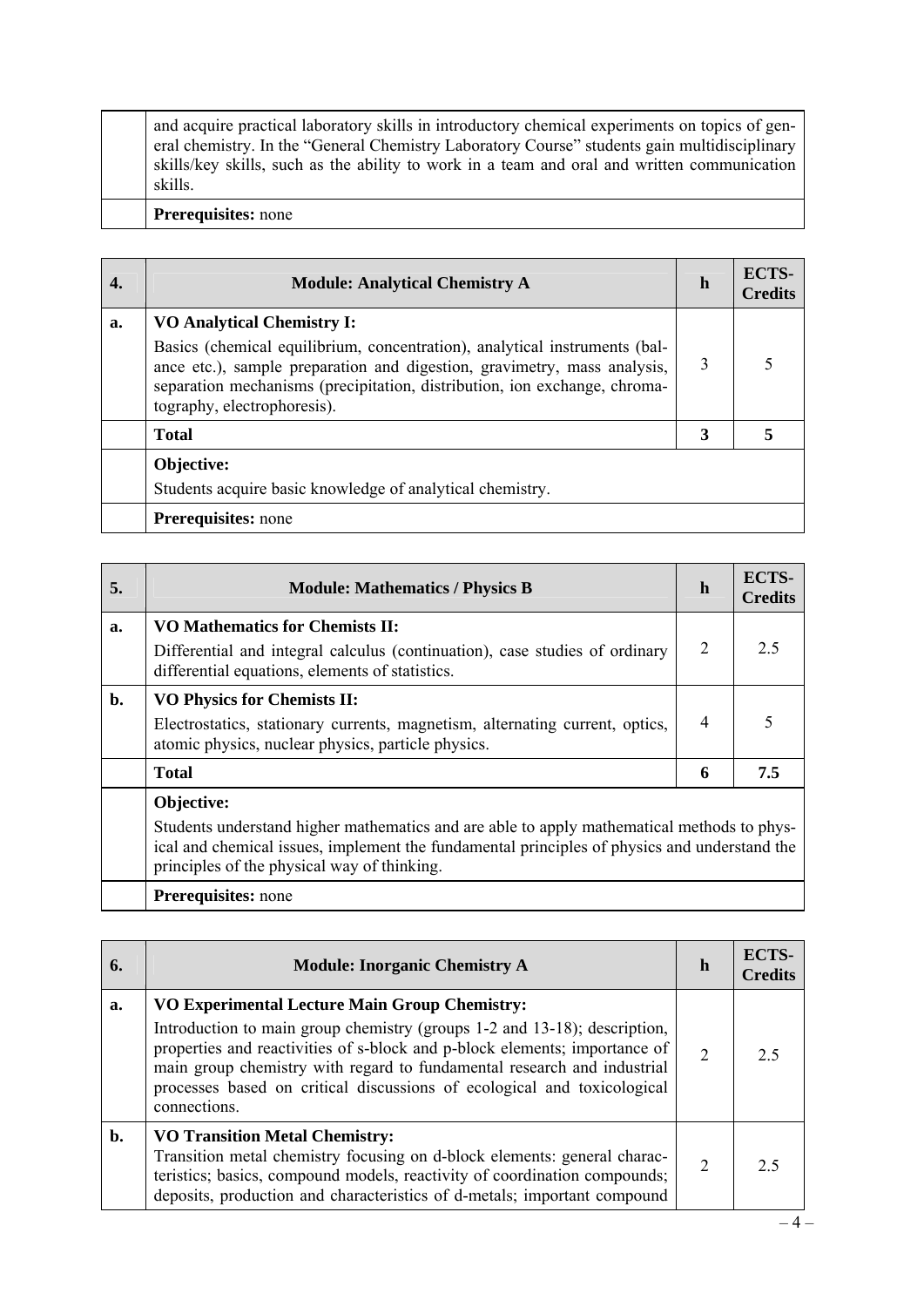| classes; technically important processes, bioinorganic aspects, chemistry<br>of lanthanides and actinoides.                                                                                                         |  |
|---------------------------------------------------------------------------------------------------------------------------------------------------------------------------------------------------------------------|--|
| <b>Total</b>                                                                                                                                                                                                        |  |
| Objective:                                                                                                                                                                                                          |  |
| Students acquire knowledge of the most important substances and fundamental principles of<br>inorganic chemistry. They are able to implement inorganic substances in the fields of envi-<br>ronment and technology. |  |
| <b>Prerequisites:</b> none                                                                                                                                                                                          |  |

| 7. | <b>Module: Organic Chemistry A</b>                                                                                                                                                                                                                                                                                                                                                                                                                                                                                                                                                                      | $\mathbf h$ | <b>ECTS-</b><br><b>Credits</b> |
|----|---------------------------------------------------------------------------------------------------------------------------------------------------------------------------------------------------------------------------------------------------------------------------------------------------------------------------------------------------------------------------------------------------------------------------------------------------------------------------------------------------------------------------------------------------------------------------------------------------------|-------------|--------------------------------|
| a. | <b>VO Organic Chemistry I:</b><br>Structure and nomenclature of organic compounds, qualitative theoretical<br>consideration of covalent bond in hydrocarbons, conformation, thermo-<br>chemistry, stereochemistry, chemical substances (preparation and reactions<br>of alkanes, alkyl halogenides, alcohols, ethers, amines, alkenes, alkynes,<br>allenes $\&$ aromates, including polycyclic aromatic compounds); reactions<br>(nucleophilic substitution on saturated carbons, elimination reactions, ad-<br>dition reactions, pericyclic reactions); conjugation and conjugated $\pi$ sys-<br>tems. | 4           |                                |
|    | <b>Total</b>                                                                                                                                                                                                                                                                                                                                                                                                                                                                                                                                                                                            | 4           |                                |
|    | Objective:<br>Students acquire theoretical knowledge of structure and reactivity of organic substances.                                                                                                                                                                                                                                                                                                                                                                                                                                                                                                 |             |                                |
|    | <b>Prerequisites:</b> none                                                                                                                                                                                                                                                                                                                                                                                                                                                                                                                                                                              |             |                                |

| 8. | <b>Module: Inorganic Chemistry B</b>                                                                                                                                                                                                                                                                                                                                                                                | $\mathbf h$ | ECTS-<br><b>Credits</b> |
|----|---------------------------------------------------------------------------------------------------------------------------------------------------------------------------------------------------------------------------------------------------------------------------------------------------------------------------------------------------------------------------------------------------------------------|-------------|-------------------------|
| a. | <b>PR Laboratory Course "Chemistry in Aqueous Solution":</b><br>Combination of the elements from the lectures in General Chemistry I/II<br>with the chemistry of substances: experiments in solution and precipitation<br>reactions, acid-base reactions and redox reactions; properties, chemical<br>reactions, and experimental investigation of inorganic salts, metals, acids<br>and bases in aqueous solution. | 10          | 7.5                     |
|    | <b>Total</b>                                                                                                                                                                                                                                                                                                                                                                                                        | 10          | 7.5                     |
|    | Objective:<br>With attention to the contents of the courses in general chemistry, students acquire experi-<br>mental knowledge of the identification and qualitative analysis of inorganic salts and metals.<br>Students gain multidisciplinary skills/key skills, such as the ability to work in a team and oral<br>and written communication skills.                                                              |             |                         |
|    | <b>Prerequisites:</b> none                                                                                                                                                                                                                                                                                                                                                                                          |             |                         |

| 9. | <b>Module: Analytical Chemistry B</b>                                                                             | <b>ECTS-</b><br>Credits |
|----|-------------------------------------------------------------------------------------------------------------------|-------------------------|
| a. | <b>VO Analytical Chemistry II:</b><br>Electroanalysis, potentiometry, ionselective electrodes, electrogravimetry, | 3.5                     |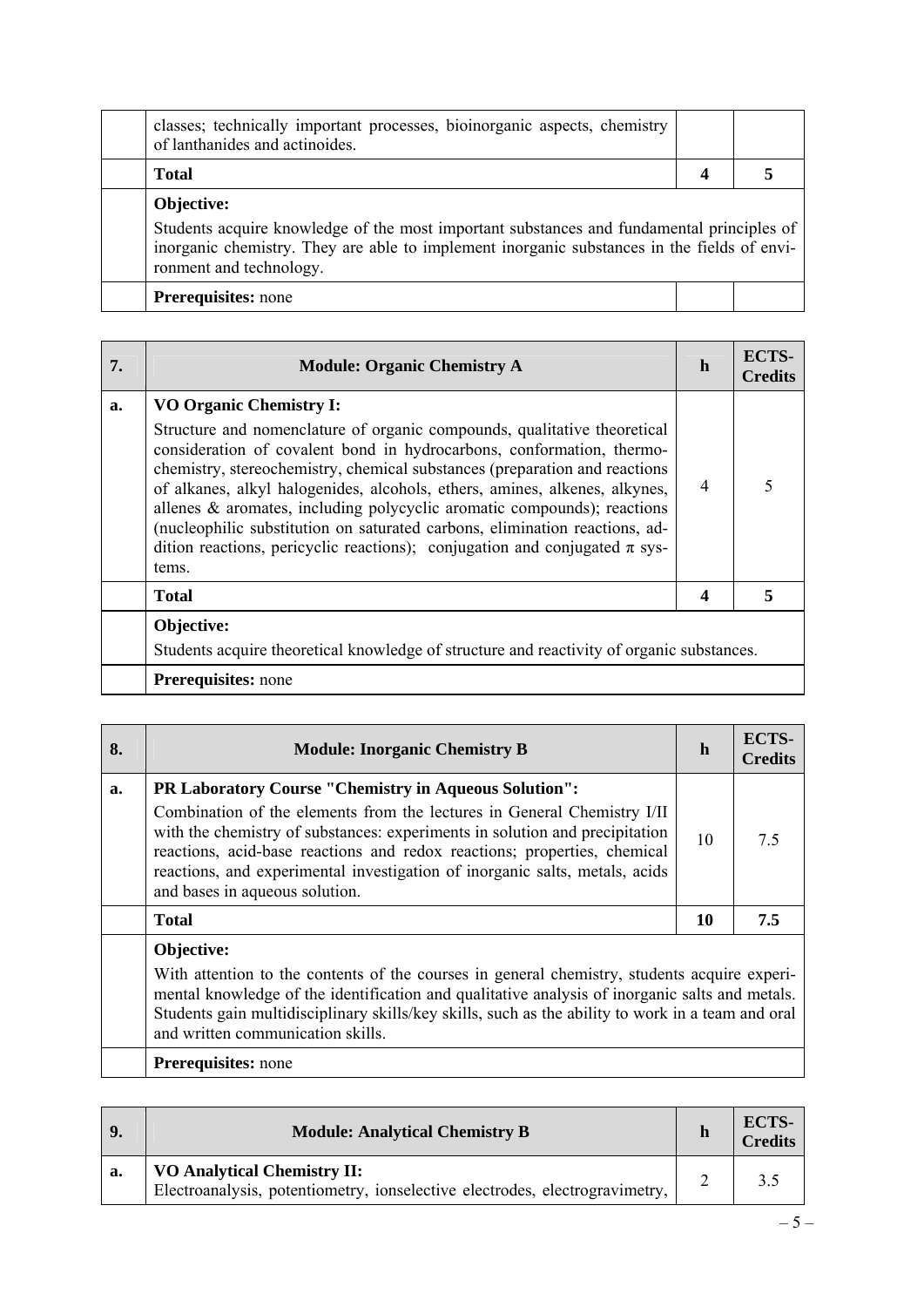|    | coulometry, amperometry, voltammetry, conductometry, potentiometric<br>and conductometric end point detection atomic spectroscopy: AAS (appa-<br>ratus: monochromators, detectos, chemical and spectral interferences and<br>their elimination), emission spectroscopy: FES, atomic fluorescence spec-<br>troscopy, plasmaOES (ICP, DCP), spectroscopy using arc, spark and laser<br>excitation. |   |  |
|----|--------------------------------------------------------------------------------------------------------------------------------------------------------------------------------------------------------------------------------------------------------------------------------------------------------------------------------------------------------------------------------------------------|---|--|
| b. | <b>VO Chemometrics and Data Analysis</b><br>Basics of statistics, application of chemometric methods in data analysis.                                                                                                                                                                                                                                                                           |   |  |
|    | <b>Total</b>                                                                                                                                                                                                                                                                                                                                                                                     | 3 |  |
|    | Objective:<br>Students acquire basic knowledge of electroanalysis and atomic spectroscopy and are able to<br>apply data analysis and chemometric methods in analytical chemistry.                                                                                                                                                                                                                |   |  |
|    | <b>Prerequisites:</b> none                                                                                                                                                                                                                                                                                                                                                                       |   |  |

| <b>10.</b> | <b>Module: Analytical Chemistry C</b>                                                                                                                                                                                                                                                                                                                                                                                                                                                       |  | ECTS-<br><b>Credits</b> |
|------------|---------------------------------------------------------------------------------------------------------------------------------------------------------------------------------------------------------------------------------------------------------------------------------------------------------------------------------------------------------------------------------------------------------------------------------------------------------------------------------------------|--|-------------------------|
| a.         | PR Quantitative Analytical Chemistry - Basic Practical Course:<br>Fundamental operations and handling of chemicals in analytical chemistry<br>measurement of volume and mass, precipitation, filtration, digestion, igni-<br>tion) gravimetric and volumetric analysis (neutralization, complex-<br>formation, redox titrations) potentiometric and photometric endpoint de-<br>tection, conductivity titration) pH-measurement of buffers, statistical eval-<br>uation of analytical data. |  |                         |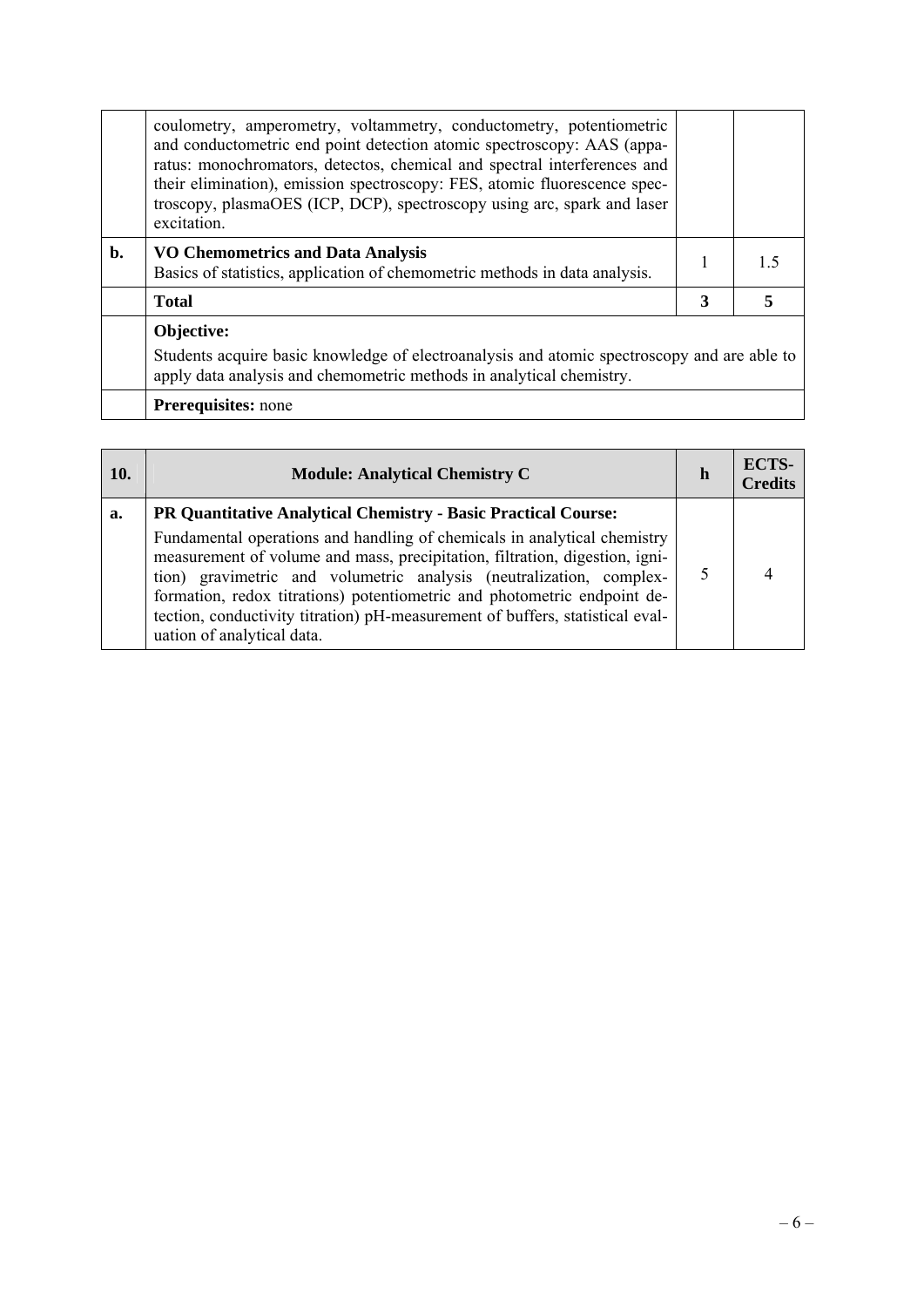| b. | <b>PR Basic Practical Course in Instrumental Analysis:</b><br>Basic skills in sample preparation and instrumental analysis, applications<br>of HPLC, GC, voltammetry, extraction processes, UV/Vis spectroscopy,<br>atomic spectroscopy (AAS and FES) to analyse real samples. |    | 3,5 |
|----|--------------------------------------------------------------------------------------------------------------------------------------------------------------------------------------------------------------------------------------------------------------------------------|----|-----|
|    | <b>Total</b>                                                                                                                                                                                                                                                                   | 10 | 7,5 |
|    | Objective:<br>$\mathbf{r}$ , and $\mathbf{r}$ , and $\mathbf{r}$ , and $\mathbf{r}$ , and $\mathbf{r}$ , and $\mathbf{r}$ , and $\mathbf{r}$<br>$\sim$ $\sim$ $\sim$ $\sim$                                                                                                    |    |     |

Students acquire basic knowledge in sample preparation, gravimetric analysis and titration and instrumental analysis. They are able to interpret and analyse analytical data correctly. Students gain multidisciplinary skills/key skills, such as the ability to work in a team and oral and written communication skills.

Prerequisites: successful completion of modules 4, 8, 9 (Analytical Chemistry A, B; Inorganic Chemistry B)

| 11. | <b>Module: Organic Chemistry B</b>                                                                                                                                                                  | h              | ECTS-<br><b>Credits</b> |
|-----|-----------------------------------------------------------------------------------------------------------------------------------------------------------------------------------------------------|----------------|-------------------------|
| a.  | <b>VO Organic Chemistry II:</b><br>Aldehydes and ketones, enols, enolates and enamines, carboxylic acids and<br>derivates of carboxylic acids, bifunctional compounds, heterocyclic com-<br>pounds. | $\overline{2}$ | 2.5                     |
| b.  | <b>VO Structure Elucidation I:</b><br>Fundamentals of the characterization of organic compounds by modern<br>mass spectrometry.                                                                     | 2              | 2.5                     |
| c.  | VO Preparation Techniques in Organic Chemistry:<br>Preparative organic working techniques, instructions for the laboratory<br>course in organic chemistry.                                          | 2              | 2.5                     |
|     | <b>Total</b>                                                                                                                                                                                        | 6              | 7.5                     |
|     | Objective:<br>Students acquire basic knowledge of the structure and reactivity of organic compounds and<br>their characterization.                                                                  |                |                         |
|     | <b>Prerequisites:</b> none                                                                                                                                                                          |                |                         |

| 12.            | <b>Module: Physical Chemistry A</b>                                                                                                                                                                                                                                                                                                              | $\mathbf h$ | ECTS-<br><b>Credits</b> |
|----------------|--------------------------------------------------------------------------------------------------------------------------------------------------------------------------------------------------------------------------------------------------------------------------------------------------------------------------------------------------|-------------|-------------------------|
| a.             | <b>VO Physical Chemistry I:</b><br>Atomistic structure of matter, elements of statistical mechanics, gas kinet-<br>ics, introduction to chemical thermodynamics, equations of state of an<br>ideal gas, enthalpy, carnot cycle, entropy, second law, free energy and free<br>enthalpy, chemical potential, law of mass action, phase equilibria. | 3           |                         |
| $\mathbf{b}$ . | <b>PS Exercises in Physical Chemistry I:</b><br>Application and exercises accompanying the lecture "Physical Chemistry<br>I''.                                                                                                                                                                                                                   | 1           |                         |
|                | <b>Total</b>                                                                                                                                                                                                                                                                                                                                     | 4           |                         |
|                | Objective:<br>Students acquire the ability for quantitative calculation of processes and reactions in chemis-<br>try.                                                                                                                                                                                                                            |             |                         |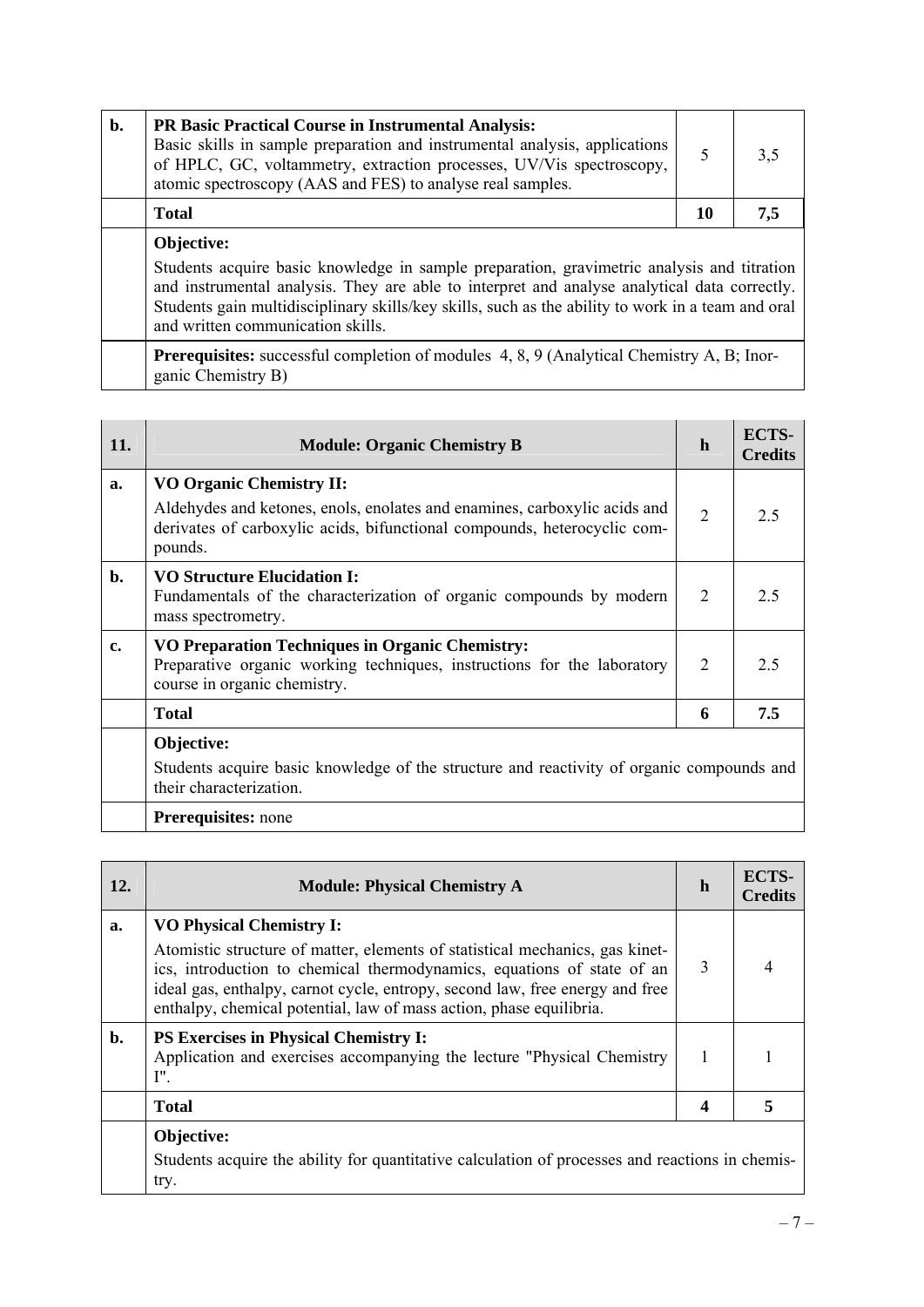| <b>13.</b> | <b>Module: Biochemistry A</b>                                                                                                                                                                                                                                                                                                                                                                                                                                                    | h             | ECTS-<br><b>Credits</b> |
|------------|----------------------------------------------------------------------------------------------------------------------------------------------------------------------------------------------------------------------------------------------------------------------------------------------------------------------------------------------------------------------------------------------------------------------------------------------------------------------------------|---------------|-------------------------|
| a.         | <b>VO Biochemistry I:</b><br>Subject and unifying principles of biochemistry; water, acids and bases;<br>amino acids, peptides and proteins; structure and function of proteins and<br>enzymes; vitamins and coenzymes; lipids; carbohydrates; nucleic acids;<br>principal metabolic strategies; glycolysis; citric acid cycle; oxidative<br>phosphorylation; pentose phosphate pathway; gluconeogenesis; glycogen<br>metabolism; fatty acid metabolism; amino acid degradation. | $\mathcal{R}$ |                         |
|            | <b>Total</b>                                                                                                                                                                                                                                                                                                                                                                                                                                                                     |               |                         |
|            | Objective:                                                                                                                                                                                                                                                                                                                                                                                                                                                                       |               |                         |

Students acquire knowledge of the chemical fundamentals and components of living cell, catabolism and energy metabolism.

| 14. | <b>Module: Inorganic Chemistry C</b>                                                                                                                                                                                                                                                                                                                                                                                | h | <b>ECTS-</b><br><b>Credits</b> |
|-----|---------------------------------------------------------------------------------------------------------------------------------------------------------------------------------------------------------------------------------------------------------------------------------------------------------------------------------------------------------------------------------------------------------------------|---|--------------------------------|
| a.  | <b>PR Laboratory Course Inorganic Synthesis:</b><br>Synthesis of inorganic compounds of the main group elements and transi-<br>tion metals in aqueous solution: complex salts of main group elements,<br>coordination compounds of transition metals with mono and bidentate<br>ligands, ionic liquids, application of basic preparative techniques, charac-<br>terization by classical, non-spectroscopic methods. |   |                                |
|     | <b>Total</b>                                                                                                                                                                                                                                                                                                                                                                                                        | 6 | 5                              |
|     | Objective:<br>Students acquire experimental-practical skills in the synthesis of inorganic compounds of the<br>main group elements and transition metals. Students gain multidisciplinary skills/key skills,<br>such as the ability to work in a team and oral and written communication skills.                                                                                                                    |   |                                |
|     | <b>Prerequisites:</b> none                                                                                                                                                                                                                                                                                                                                                                                          |   |                                |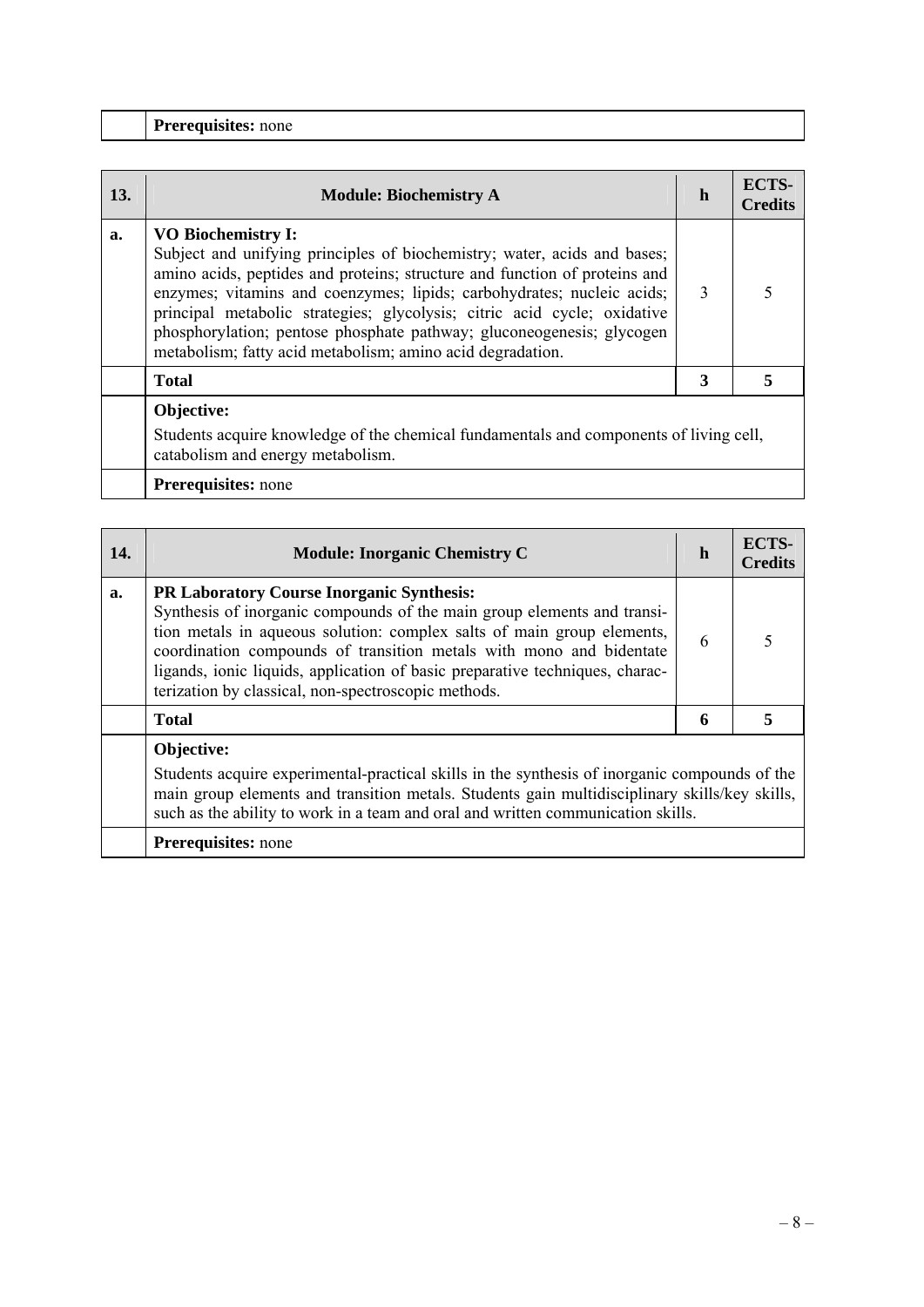| 15. | <b>Module: Biochemistry B</b>                                                                                                                                                                                                                                                                                                                                                                                                                                                                                | h | <b>ECTS-</b><br><b>Credits</b> |
|-----|--------------------------------------------------------------------------------------------------------------------------------------------------------------------------------------------------------------------------------------------------------------------------------------------------------------------------------------------------------------------------------------------------------------------------------------------------------------------------------------------------------------|---|--------------------------------|
| a.  | <b>VO Biochemistry II:</b><br>Photosynthesis; biosynthesis/degradation of complex lipids, steroids and<br>amino acids, heme, nucleotides; coordination of metabolism; structure and<br>replication of DNA; transcription and RNA processing; protein synthesis;<br>regulation of gene expression in prokaryotes; eukaryotic chromosomes and<br>gene expression; gene technology; molecular immunology; muscle con-<br>traction and motility; membrane transport; hormone function; signal trans-<br>duction. | 3 |                                |
|     | <b>Total</b>                                                                                                                                                                                                                                                                                                                                                                                                                                                                                                 | 3 |                                |
|     | Objective:<br>Students acquire knowledge of anabolism, coordination of metabolism, fundamentals of mo-<br>lecular genetics, gene technology, and biochemical principles of complex biological process-<br>es.                                                                                                                                                                                                                                                                                                |   |                                |

|  |  |  | <b>Prerequisites:</b> successful completion of module 13 (Biochemistry A) |  |
|--|--|--|---------------------------------------------------------------------------|--|
|  |  |  |                                                                           |  |

| 16.            | <b>Module: Physical Chemistry B</b>                                                                                                                                                                                                                                                          | h | <b>ECTS-</b><br><b>Credits</b> |
|----------------|----------------------------------------------------------------------------------------------------------------------------------------------------------------------------------------------------------------------------------------------------------------------------------------------|---|--------------------------------|
| a.             | <b>VO Physical Chemistry II:</b><br>Statistical mechanics, collapse of the classical world view, Schrödinger<br>equation, wave mechanisms of plane waves, general principles of quantum<br>mechanics, special solutions of Schrödinger equation, spin, multi-electron<br>systems, molecules. | 3 |                                |
| $\mathbf{b}$ . | <b>PS Exercises in Physical Chemistry II:</b><br>Application and exercises accompanying the lecture "Physical Chemistry"<br>$II$ ".                                                                                                                                                          |   |                                |
|                | <b>Total</b>                                                                                                                                                                                                                                                                                 | 4 |                                |
|                | Objective:<br>Students understand mathematical, physical and epistemological principles of quantum me-<br>chanics and are able to implement simple quantitative calculations.                                                                                                                |   |                                |
|                | <b>Prerequisites:</b> none                                                                                                                                                                                                                                                                   |   |                                |

| 17. | <b>Module: Theoretical Chemistry A</b>                                                                                                                                                                                                                                                                                                                                                                                                                      | h | ECTS-<br><b>Credits</b> |
|-----|-------------------------------------------------------------------------------------------------------------------------------------------------------------------------------------------------------------------------------------------------------------------------------------------------------------------------------------------------------------------------------------------------------------------------------------------------------------|---|-------------------------|
| a.  | <b>VO Theoretical Chemistry I:</b><br>Introduction to modern quantum mechanics (vector space formalism),<br>time-dependent and time-independent Schrödinger equation, eigenvalue<br>problems, commutators, uncertainty relations, spin, virtual particles and<br>forces, approaches to the solution of multi-electron Schrödinger equation,<br>chemical bond, perturbation theoretical approaches, group theory in quan-<br>tum mechanics and spectroscopy. | 2 | 25                      |
|     | <b>Total</b>                                                                                                                                                                                                                                                                                                                                                                                                                                                |   |                         |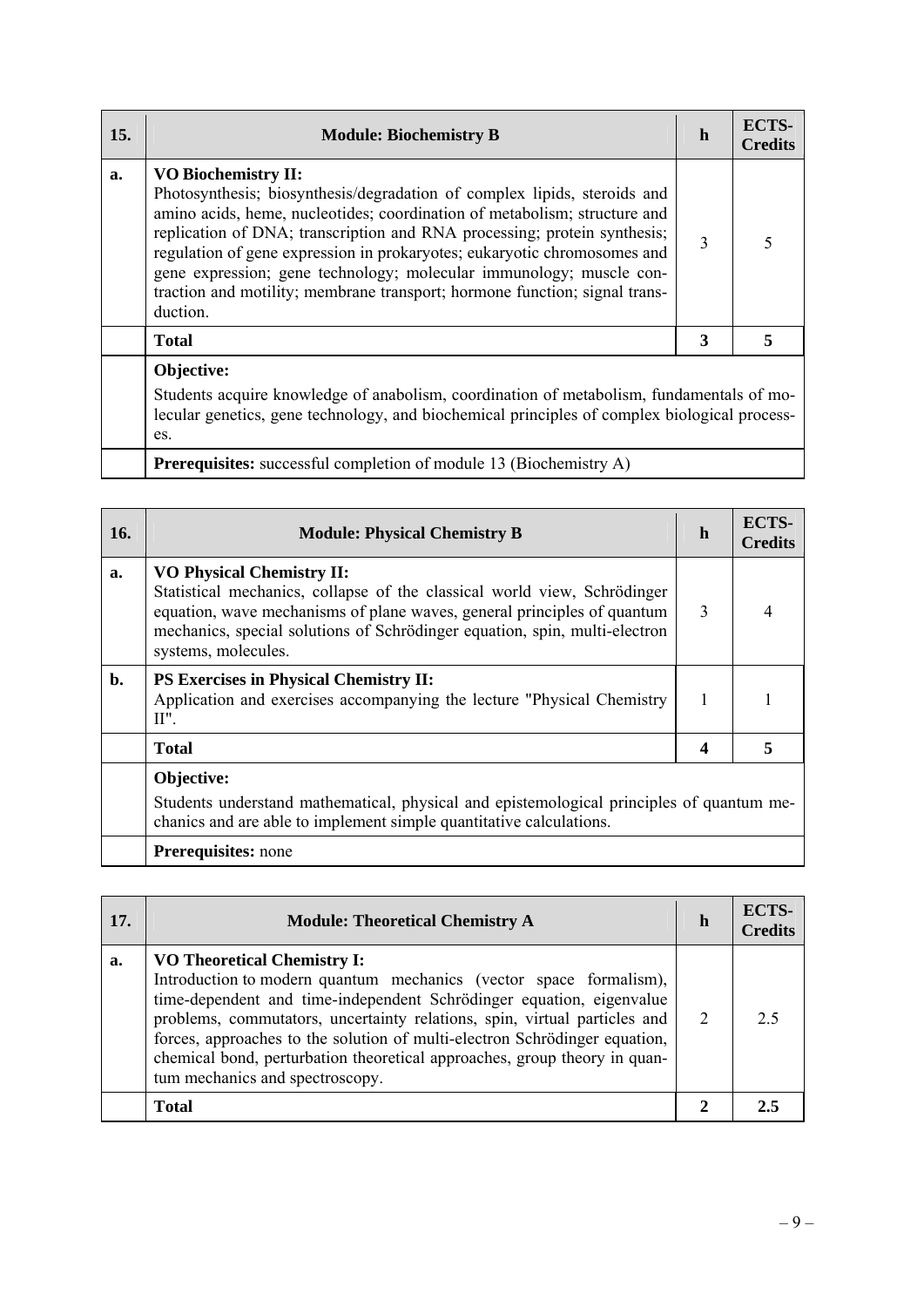| <b>Objective:</b>                                                                 |
|-----------------------------------------------------------------------------------|
| Students acquire basic knowledge of theoretical chemistry and computer chemistry. |
| <b>Prerequisites:</b> none                                                        |

| 18.            | <b>Module: Physical Chemistry C</b>                                                                                                                                                                                                                                                                                                                                                                                                                                                                                                             | $\mathbf h$                                                                                                                                                                                 | ECTS-<br><b>Credits</b> |
|----------------|-------------------------------------------------------------------------------------------------------------------------------------------------------------------------------------------------------------------------------------------------------------------------------------------------------------------------------------------------------------------------------------------------------------------------------------------------------------------------------------------------------------------------------------------------|---------------------------------------------------------------------------------------------------------------------------------------------------------------------------------------------|-------------------------|
| a.             | <b>VO Methods of Physical Chemistry I:</b><br>Fundamental principles of physical-chemical measurement: mass, temper-<br>ature and pressure measurement, vacuum generation; basics of measuring<br>phase diagrams; methods to determine heat of solution, conductivities,<br>molar mass, different types of phase diagrams, discussing the teaching<br>assignments of the "Practical Course Physical Chemistry I".                                                                                                                               | 1                                                                                                                                                                                           | $1\overline{5}$         |
| $\mathbf{b}$ . | <b>PR Practical Course Physical Chemistry I:</b><br>Measurement of heats of reaction (heat of solution of a salt), measurement<br>of electrolytic conductivity (determination of a constant of protolysis),<br>measurement of measurement of molar mass according to Victor Meyer,<br>phase equilibrium solid-liquid (melting diagram, freezing point depression,<br>solubility of acid as a function of temperature), phase equilibrium liquid-<br>gas (vapour pressure as a function of temperature, vapour pressure and<br>boiling diagram). | 6                                                                                                                                                                                           | 6                       |
|                | <b>Total</b>                                                                                                                                                                                                                                                                                                                                                                                                                                                                                                                                    | 7                                                                                                                                                                                           | 7.5                     |
|                | Objective:                                                                                                                                                                                                                                                                                                                                                                                                                                                                                                                                      |                                                                                                                                                                                             |                         |
|                |                                                                                                                                                                                                                                                                                                                                                                                                                                                                                                                                                 | Students understand basic experimental methods of physical chemistry. In the "Practical<br>Course Physical Chemistry I'' they gain multidisciplinary skills/key skills, such as the ability |                         |
|                | <b>Dramaguigitage</b> guagescaful equipmentation of modules $1.5$ , $12$ (Mothematics/Dhysics A. D. Dhysi-                                                                                                                                                                                                                                                                                                                                                                                                                                      |                                                                                                                                                                                             |                         |

**Prerequisites:** successful completion of modules 1, 5, 12 (Mathematics/Physics A, B; Physical Chemistry A)

| <b>19.</b> | <b>Module: Organic Chemistry C</b>                                                                                                                                                                                                                                           | h  | ECTS-<br><b>Credits</b> |
|------------|------------------------------------------------------------------------------------------------------------------------------------------------------------------------------------------------------------------------------------------------------------------------------|----|-------------------------|
| a.         | <b>VO Structure Elucidation II:</b><br>Fundamental principles to characterize organic compounds and natural<br>substances with modern NMR spectroscopy.                                                                                                                      | 2  |                         |
| b.         | <b>PR Laboratory Course in Organic Chemistry I:</b><br>Synthesis and characterization of simple organic compounds; practical<br>implementation of esterification, hydrolyses, condensations, electrophilic<br>substitutions on aromatics, oxidation and reduction reactions. | 10 |                         |
|            | <b>Total</b>                                                                                                                                                                                                                                                                 | 12 |                         |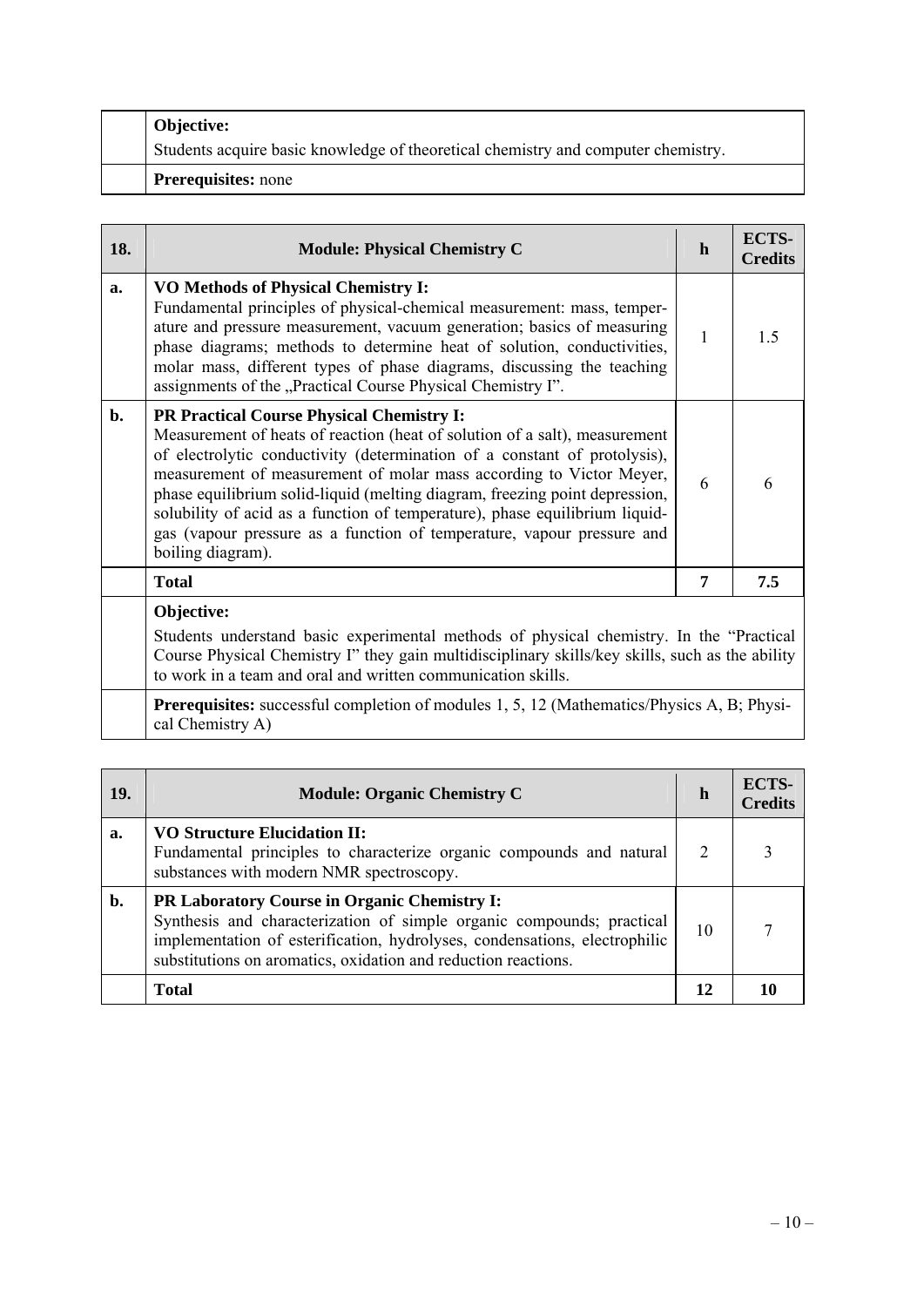# **Objective:**

Students acquire practical experimental skills for the synthesis and characterisation of simple organic compounds. In the "Laboratory Course in Organic Chemistry I" they gain multidisciplinary skills/key skills, such as the ability to work in a team and oral and written communication skills.

**Prerequisites:** successful completion of modules 2, 3, 7, 11 (General Chemistry A, B; Organic Chemistry A, B)

| 20.            | <b>Module: Inorganic Chemistry D</b>                                                                                                                                                                                                                                                                                                                                                        | h | ECTS-<br>C <b>redits</b> |
|----------------|---------------------------------------------------------------------------------------------------------------------------------------------------------------------------------------------------------------------------------------------------------------------------------------------------------------------------------------------------------------------------------------------|---|--------------------------|
| a.             | <b>VO Environmental Chemistry:</b><br>The atmosphere of the earth, natural and anthropogenic greenhouse effect,<br>formation and degradation of ozone in the stratosphere, ozone hole,<br>ground-near ozone, DDT, aerosols, emissions of combustion engines.                                                                                                                                | 1 | 15                       |
| $\mathbf{b}$ . | <b>VO Solid State Chemistry:</b><br>Solid state reactions, thermodynamics, kinetics, diffusion, phase transi-<br>tions, phase diagrams, methods of crystal growth, solid state synthesis<br>from gaseous phase, solid state structures, materials science applications of<br>solids (super-hard materials, superconductors, optical and NLO materials,<br>micro and nano porous materials). | 2 | 3.5                      |
|                | <b>Total</b>                                                                                                                                                                                                                                                                                                                                                                                | 3 |                          |
|                | Objective:<br>Students acquire basic knowledge of environmental chemistry of the atmosphere. Students<br>are familiar with important concepts and the applications in materials science of solid state                                                                                                                                                                                      |   |                          |

chemistry.

| 21. | <b>Module: Biochemistry C</b>                                                                                                                                                                                                                                                                                                              | h | <b>ECTS-</b><br><b>Credits</b> |
|-----|--------------------------------------------------------------------------------------------------------------------------------------------------------------------------------------------------------------------------------------------------------------------------------------------------------------------------------------------|---|--------------------------------|
| a.  | <b>PR Laboratory Course in Basic Biochemistry:</b><br>Sequence analysis of DNA; RNA preparation and separation; synthesis<br>and modification of DNA; nucleic acid hybridization; DNA-protein inter-<br>action; protein expression and purification; function of proteins; molecular<br>cloning; preparation of high molecular weight DNA. | 4 | 2.5                            |
|     | <b>Total</b>                                                                                                                                                                                                                                                                                                                               | 4 | 2.5                            |
|     | Objective:<br>Students acquire methodological knowledge of protein and nucleic acid bio-chemistry, gene<br>technology and enzymology. Students also attain multidisciplinary skills/key skills, such as<br>the ability to work in a team and oral and written communication skills.                                                        |   |                                |
|     | <b>Prerequisites:</b> successful completion of modules 13, 15 (Biochemistry A, Biochemistry B)                                                                                                                                                                                                                                             |   |                                |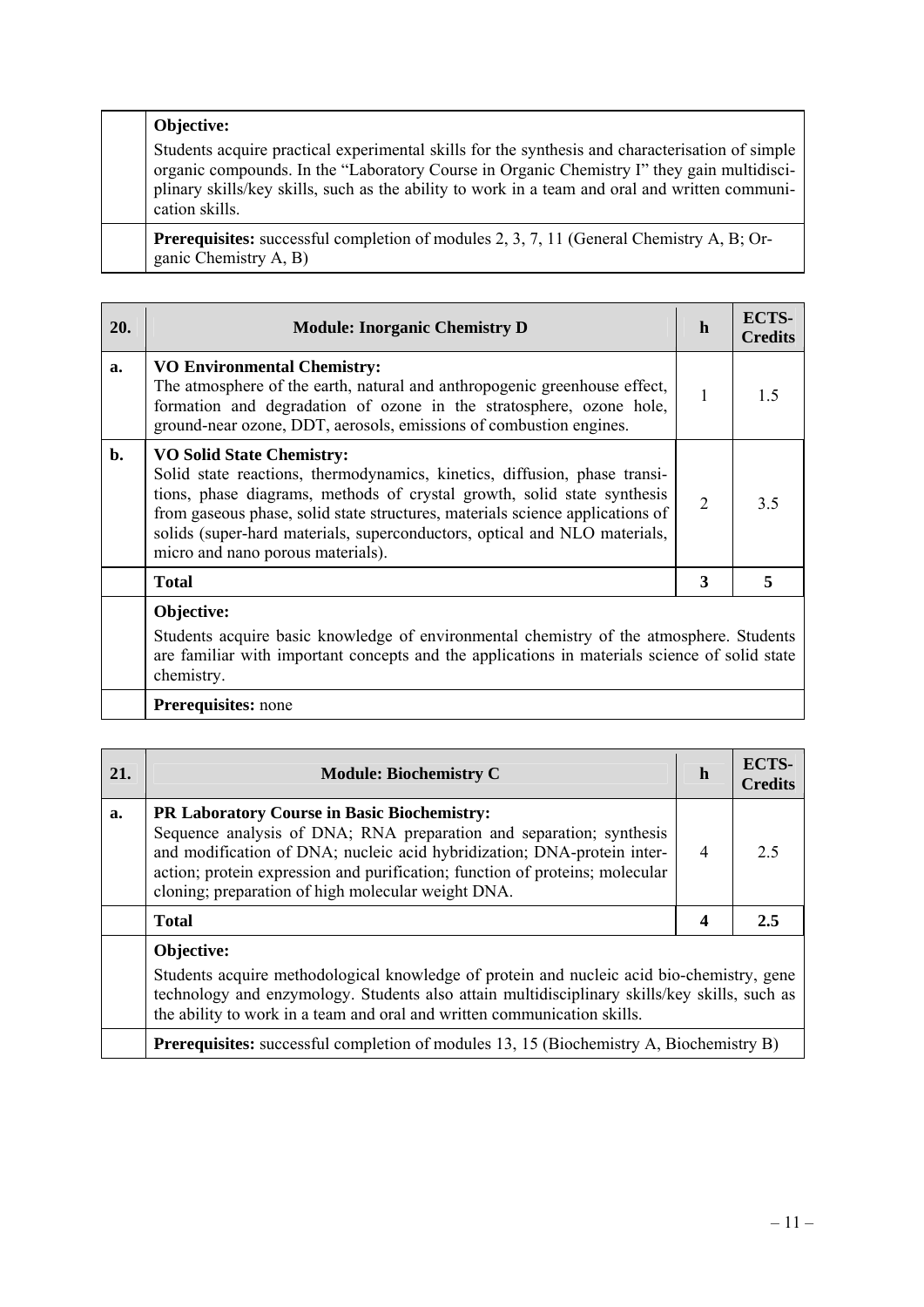| 22. | <b>Module: Macromolecular Chemistry</b>                                                                                                                                                                                                                                                                                                                                                                                                                                        | h                           | ECTS-<br><b>Credits</b> |
|-----|--------------------------------------------------------------------------------------------------------------------------------------------------------------------------------------------------------------------------------------------------------------------------------------------------------------------------------------------------------------------------------------------------------------------------------------------------------------------------------|-----------------------------|-------------------------|
| a.  | <b>VO Macromolecular Chemistry:</b><br>Definitions of terms, classifications, nomenclature, molar mass, degree of<br>polymerization, tacticity, isomers, thermal and mechanical properties,<br>application and processing, mechanism of polymerization, copolymers,<br>multi component systems, industrially important polymers, polymers from<br>renewable feedstock, biocompatible and medical special polymers, soften-<br>er and stabilizer chemistry, ecological aspects. | $\mathcal{D}_{\mathcal{L}}$ | 2.5                     |
|     | <b>Total</b>                                                                                                                                                                                                                                                                                                                                                                                                                                                                   | $\mathbf{2}$                | 2.5                     |
|     | Objective:<br>Students acquire basic knowledge of macromolecular chemistry and understand technologi-<br>cally important polymers.                                                                                                                                                                                                                                                                                                                                             |                             |                         |

| 23. | <b>Module: Analytical Chemistry D</b>                                                                                                                                                                                                                                                                                           | h | ECTS-<br><b>Credits</b> |
|-----|---------------------------------------------------------------------------------------------------------------------------------------------------------------------------------------------------------------------------------------------------------------------------------------------------------------------------------|---|-------------------------|
| a.  | <b>VO Analytical Radiochemistry:</b><br>Types of decay, interaction of ionising radiation with matter, measurement<br>methods, methods of separation, gamma spectroscopy, liquid scintillation,<br>alpha spectroscopy, environmental effects of radioactivity, radiation dam-<br>age, technical application of x-ray radiation. |   | 25                      |
|     | <b>Total</b>                                                                                                                                                                                                                                                                                                                    | 1 | 2.5                     |
|     | Objective:<br>Students understand the use of radiochemical and radio-analytical methods in environment<br>measurement techniques and lab medicine.                                                                                                                                                                              |   |                         |
|     | Prerequisites: none                                                                                                                                                                                                                                                                                                             |   |                         |

| 24. | <b>Module: Organic Chemistry D</b>                                                                                                                                                                                                                                                                                                                                                                                                                                          | h             | ECTS-<br><b>Credits</b> |
|-----|-----------------------------------------------------------------------------------------------------------------------------------------------------------------------------------------------------------------------------------------------------------------------------------------------------------------------------------------------------------------------------------------------------------------------------------------------------------------------------|---------------|-------------------------|
| a.  | <b>VO Structure Elucidation III:</b><br>Basics and modern techniques for the structural characterization of organic<br>compounds III (IR, UV/Vis, CD and fluorescence spectroscopy, etc.).                                                                                                                                                                                                                                                                                  |               |                         |
| b.  | <b>VO Organic Synthesis:</b><br>Organic chemical synthesis that provides access to organic compounds<br>such as natural products, active pharmaceutical compounds, cofactors,<br>synthetics, catalysts and compounds with interesting theoretical properties;<br>modern strategies and methods for selective material conversion, current<br>concepts and examples for the (total) synthesis of organic compounds,<br>natural products and active pharmaceutical compounds. | $\mathcal{L}$ |                         |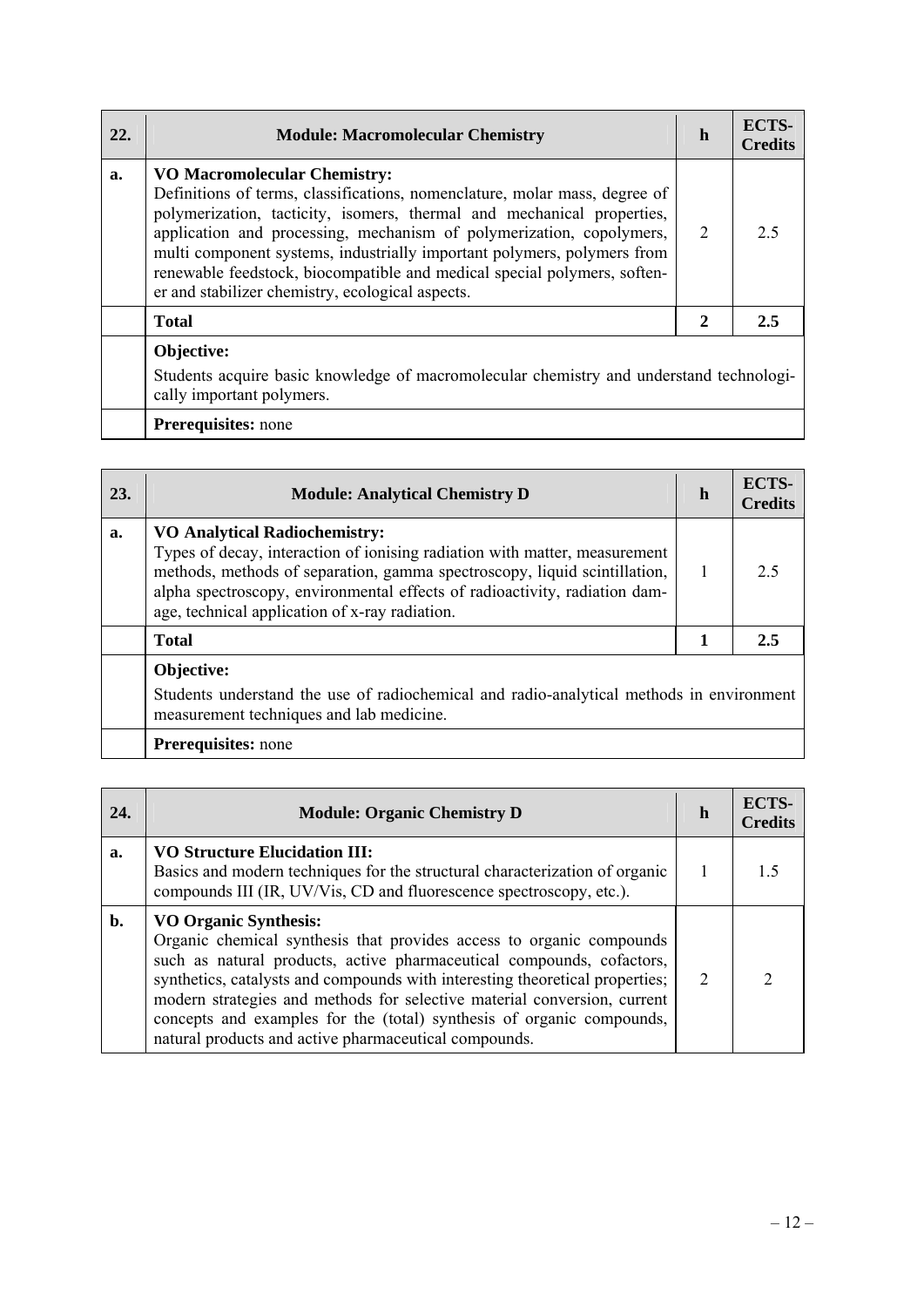| c. | <b>VO Chemical Biology:</b><br>Fundamentals of chemical biology, solid phase synthesis of peptides and<br>nucleic acids, reactivities of peptides and nucleic acids, protein catalysis,<br>nucleic acid catalysis, basics of cofactors and their roles in regulatory<br>mechanisms. | 1.5 |
|----|-------------------------------------------------------------------------------------------------------------------------------------------------------------------------------------------------------------------------------------------------------------------------------------|-----|
|    | <b>Total</b>                                                                                                                                                                                                                                                                        |     |
|    | Objective:<br>Students acquire knowledge of organic/chemical synthetic methods and absorptive spectro-<br>scopic techniques. They learn the fundamentals of structure and reactivity of the two classes<br>of natural compounds proteins and nucleic acids.                         |     |

| 25.           | <b>Module: Physical Chemistry D</b>                                                                                                                                                                                                                                                                                                                                                                                                                                                                                                               | $\mathbf{h}$   | ECTS-<br><b>Credits</b> |
|---------------|---------------------------------------------------------------------------------------------------------------------------------------------------------------------------------------------------------------------------------------------------------------------------------------------------------------------------------------------------------------------------------------------------------------------------------------------------------------------------------------------------------------------------------------------------|----------------|-------------------------|
| a.            | <b>VO Physical Chemistry III:</b><br>Kinetic gas theory, transport processes, reaction rates, reaction order, sim-<br>ple reactions, reverse reactions, parallel reactions, consecutive reactions,<br>pre-equilibrium, "unimolecular" reactions, chain reactions, solvation ener-<br>gy, interionic interactions, activity coefficient, ionic conduction, potential<br>and charge curve at phase boundaries, electro-kinetic phenomena, elec-<br>trode equilibria, electrode kinetics, electrolysis, electrochemical power<br>sources, corrosion. | $\overline{4}$ | 5                       |
| b.            | <b>VO Physical Chemistry: Methods II:</b><br>Measurement methods to determine the kinetics of reactions, determina-<br>tion of reaction and adsorption equilibria, methods to determine macro-<br>scopic (e.g., viscosity, dielectric constant) and microscopic (e.g. atomic<br>diameters, dipole moment) material properties, discussion of the experi-<br>ments to be conducted in the "Lab-Course in Physical Chemistry II".                                                                                                                   | $\mathbf{1}$   | 1                       |
| $c_{\bullet}$ | PR Lab-Course in Physical Chemistry II:<br>Viscosity of liquids and gases, kinetics of ester hydrolysis, adsorption of<br>gases, surface area determination of finely dispersed powders, equilibrium<br>constant of a gas chromatographic column, spectroscopy, dipole moment<br>and dielectric constant.                                                                                                                                                                                                                                         | 6              | 4                       |
|               | <b>Total</b>                                                                                                                                                                                                                                                                                                                                                                                                                                                                                                                                      | 11             | 10                      |
|               | Objective:<br>Students understand the basics of kinetic and electro-chemical approaches in theory and ex-<br>periments. In the "Lab-Course in Physical Chemistry II" they gain multidisciplinary<br>skills/key skills, such as the ability to work in a team and oral and written communication<br>skills.                                                                                                                                                                                                                                        |                |                         |
|               | Prerequisites: successful completion of module 18 (Physical Chemistry C)                                                                                                                                                                                                                                                                                                                                                                                                                                                                          |                |                         |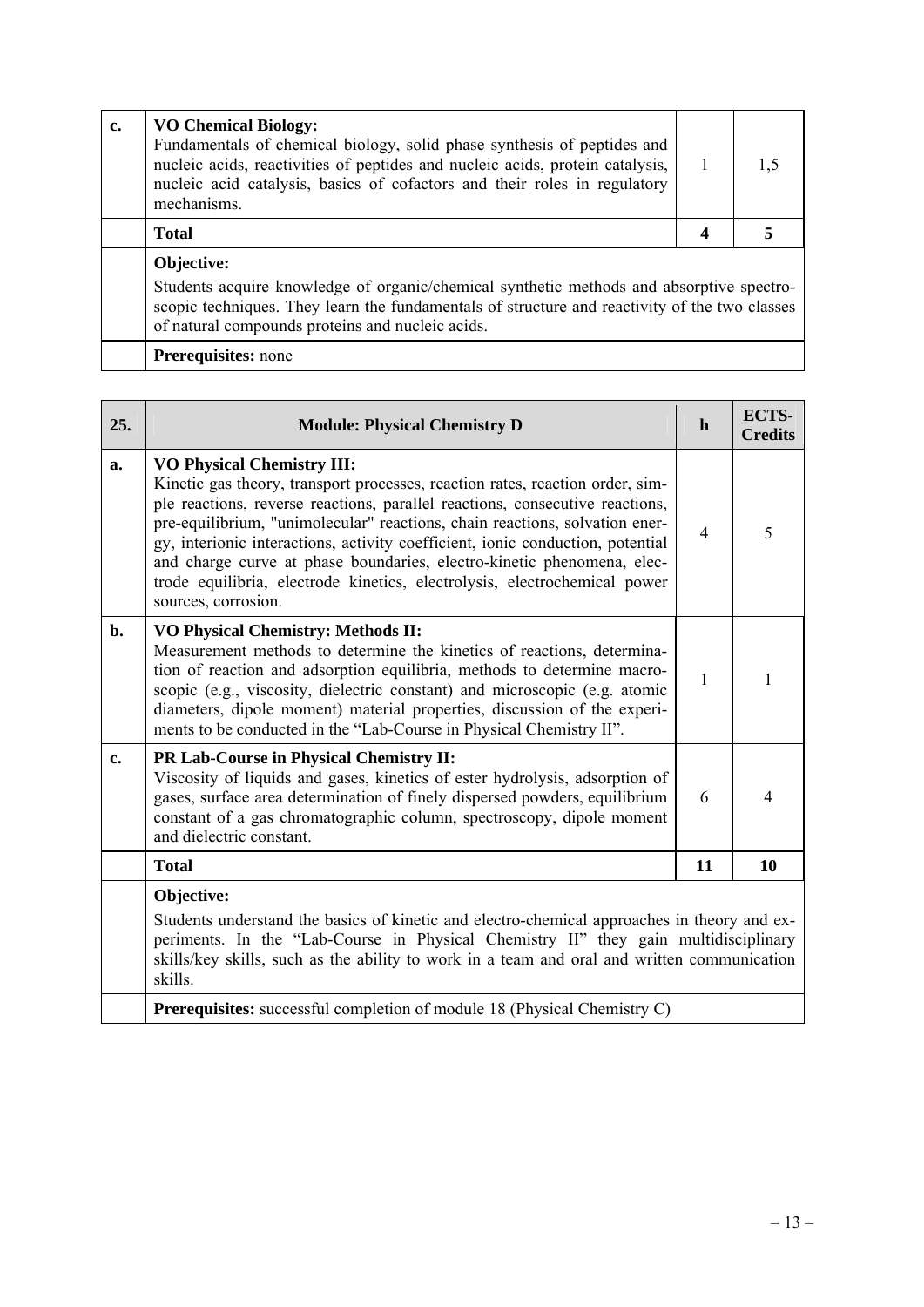| 26. | <b>Module: Theoretical Chemistry B</b>                                                                                                                                                                                                                                                                                                                   | h              | ECTS-<br><b>Credits</b> |
|-----|----------------------------------------------------------------------------------------------------------------------------------------------------------------------------------------------------------------------------------------------------------------------------------------------------------------------------------------------------------|----------------|-------------------------|
| a.  | <b>VO Theoretical Chemistry II:</b><br>Ab-initio Hartree-Fock approach, Roothaan equation, semi-empirical MO-<br>SCF method, density function method, multi-determinant method, force<br>field method, molecular modelling and QSPR, statistical-mechanical ap-<br>proaches (Monte-Carlo and molecular dynamics simulations) for con-<br>densed systems. | $\overline{2}$ | 2.5                     |
|     | <b>Total</b>                                                                                                                                                                                                                                                                                                                                             | 2              | 2.5                     |
|     | Objective:<br>Students acquire knowledge of the most important methods of computer chemistry, their<br>applications and limits.                                                                                                                                                                                                                          |                |                         |
|     | <b>Prerequisites:</b> none                                                                                                                                                                                                                                                                                                                               |                |                         |

| 27. | <b>Module: Theoretical Chemistry C</b>                                                                                                                                                                                                                                                                                                                                                                                   | h              | <b>ECTS-</b><br><b>Credits</b> |
|-----|--------------------------------------------------------------------------------------------------------------------------------------------------------------------------------------------------------------------------------------------------------------------------------------------------------------------------------------------------------------------------------------------------------------------------|----------------|--------------------------------|
| a.  | <b>PR Theoretical Chemistry Laboratory:</b><br>Molecular structure and visualization, energy calculation and structure<br>determination of molecules, calculation of molecular spectra with ab-initio<br>methods including correlated methods, density function methods and semi-<br>empirical MO-SCF methods, simulations of molecules formations in ran-<br>dom systems, simulation of liquid systems and biopolymers. | $\overline{2}$ | 2.5                            |
|     | <b>Total</b>                                                                                                                                                                                                                                                                                                                                                                                                             | $\mathbf{2}$   | 2.5                            |
|     | Objective:                                                                                                                                                                                                                                                                                                                                                                                                               |                |                                |
|     | Students are able to implement the most important methods of theoretical chemistry. They<br>gain multidisciplinary skills/key skills, such as the ability to work in a team and oral and writ-<br>ten communication skills.                                                                                                                                                                                              |                |                                |

**Prerequisites:** successful completion of modules 17, 26 (Theoretical Chemistry A, B)

| 28. | <b>Module: Physical Chemistry E</b>                                                                                                                                                                                                                                                                                                                                                                                                                                                                                                                                                                                                                                                                                         | h              | ECTS-<br><b>Credits</b> |
|-----|-----------------------------------------------------------------------------------------------------------------------------------------------------------------------------------------------------------------------------------------------------------------------------------------------------------------------------------------------------------------------------------------------------------------------------------------------------------------------------------------------------------------------------------------------------------------------------------------------------------------------------------------------------------------------------------------------------------------------------|----------------|-------------------------|
| a.  | <b>VO Physical Chemistry IV:</b><br>Use of thermodynamic charts to calculate real systems, irreversible cyclic<br>processes and real efficiency, determination of irreversible entropy chang-<br>es, third law of thermodynamics, application of activity and fugacity to<br>real systems, equitation of state of real gases, Joule-Thomson effect, ther-<br>modynamics of real mixtures, boundary equilibria, surface tension, wetting<br>phenomena, thermodynamics of surfaces, equilibrium form of crystals,<br>surface tension of multicomponent systems, micro-canonical ensemble,<br>Boltzmann equation, canonical ensemble, partition function, Boltzmann<br>distribution, chemical equilibrium, quantum statistics. | $\overline{4}$ |                         |
|     | <b>Total</b>                                                                                                                                                                                                                                                                                                                                                                                                                                                                                                                                                                                                                                                                                                                | 4              | 5                       |
|     | Objective:<br>Students understand qualitative and quantitative thermodynamics of real systems and know<br>the concepts of statistical thermodynamics.<br><b>Prerequisites:</b> none                                                                                                                                                                                                                                                                                                                                                                                                                                                                                                                                         |                |                         |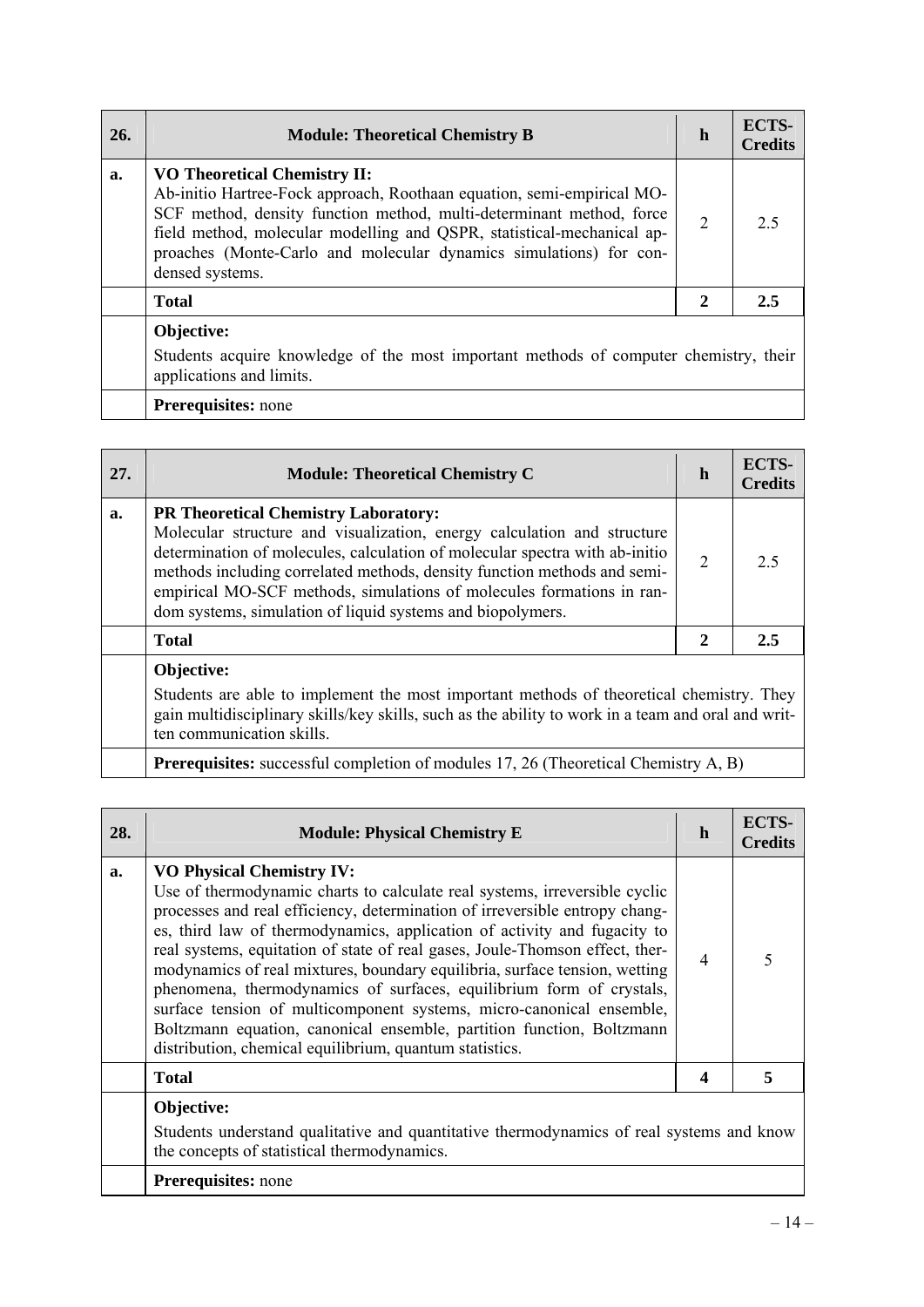| <b>29.</b> | <b>Module: Organic Chemistry E</b>                                                                                                                                                                                                                                                                                                                                                                                                 | $\mathbf h$ | ECTS-<br><b>Credits</b> |
|------------|------------------------------------------------------------------------------------------------------------------------------------------------------------------------------------------------------------------------------------------------------------------------------------------------------------------------------------------------------------------------------------------------------------------------------------|-------------|-------------------------|
| a.         | <b>PR Laboratory Course in Organic Chemistry II:</b><br>Synthesis, pure isolation and characterization of organic compounds; natu-<br>ral substances isolation; implementation of metal-organic & electro-cyclic<br>reactions and use of protecting groups and heterogeneous synthesis tech-<br>niques, practical examples of the classes of substances of nucleosides,<br>amino acids, vitamins, natural pigments and fullerenes. | 10          | 75                      |
|            | <b>Total</b>                                                                                                                                                                                                                                                                                                                                                                                                                       | 10          | 7.5                     |
|            | Objective:<br>Students possess knowledge of the synthesis and characterization of organic compounds.                                                                                                                                                                                                                                                                                                                               |             |                         |

They acquire multidisciplinary skills/key skills, such as the ability to work in a team and oral and written communication skills.

**Prerequisites:** successful completion of module 19 (Organic Chemistry C)

| <b>30.</b> | <b>Module: Seminar with Bachelor Thesis</b>                                                                                                                                                                                                                                                                                              | h              | ECTS-<br><b>Credits</b> |
|------------|------------------------------------------------------------------------------------------------------------------------------------------------------------------------------------------------------------------------------------------------------------------------------------------------------------------------------------------|----------------|-------------------------|
| a.         | <b>SE Bachelor Thesis Seminar:</b><br>Presentation of the bachelor thesis within a scientific lecture of approxi-<br>mately 20 minutes, professional discussion of the bachelor theses present-<br>ed by others.                                                                                                                         | $\overline{2}$ | 15                      |
|            | <b>Bachelor Thesis:</b><br>Independent work in a chemical subject which can be chosen freely, su-<br>pervised by subject-specific instructors with doctorates.                                                                                                                                                                           |                |                         |
|            | <b>Total</b>                                                                                                                                                                                                                                                                                                                             | 2              | 15                      |
|            | Objective:<br>Students are able to carry out a practical experiment on a chemical topic autonomously and to<br>demonstrate and defend the results in the form of a scientific lecture. Students acquire inter-<br>disciplinary key skills in oral and written communication, presentation techniques and time<br>and project management. |                |                         |

**Prerequisites:** successful completion of modules 1 to 19 (Mathematics/Physics A, B; General Chemistry A, B; Analytical Chemistry A, B, C; Inorganic Chemistry A, B, C; Organic Chemistry A, B, C; Physical Chemistry A, B, C; Biochemistry A, B; Theoretical Chemistry A)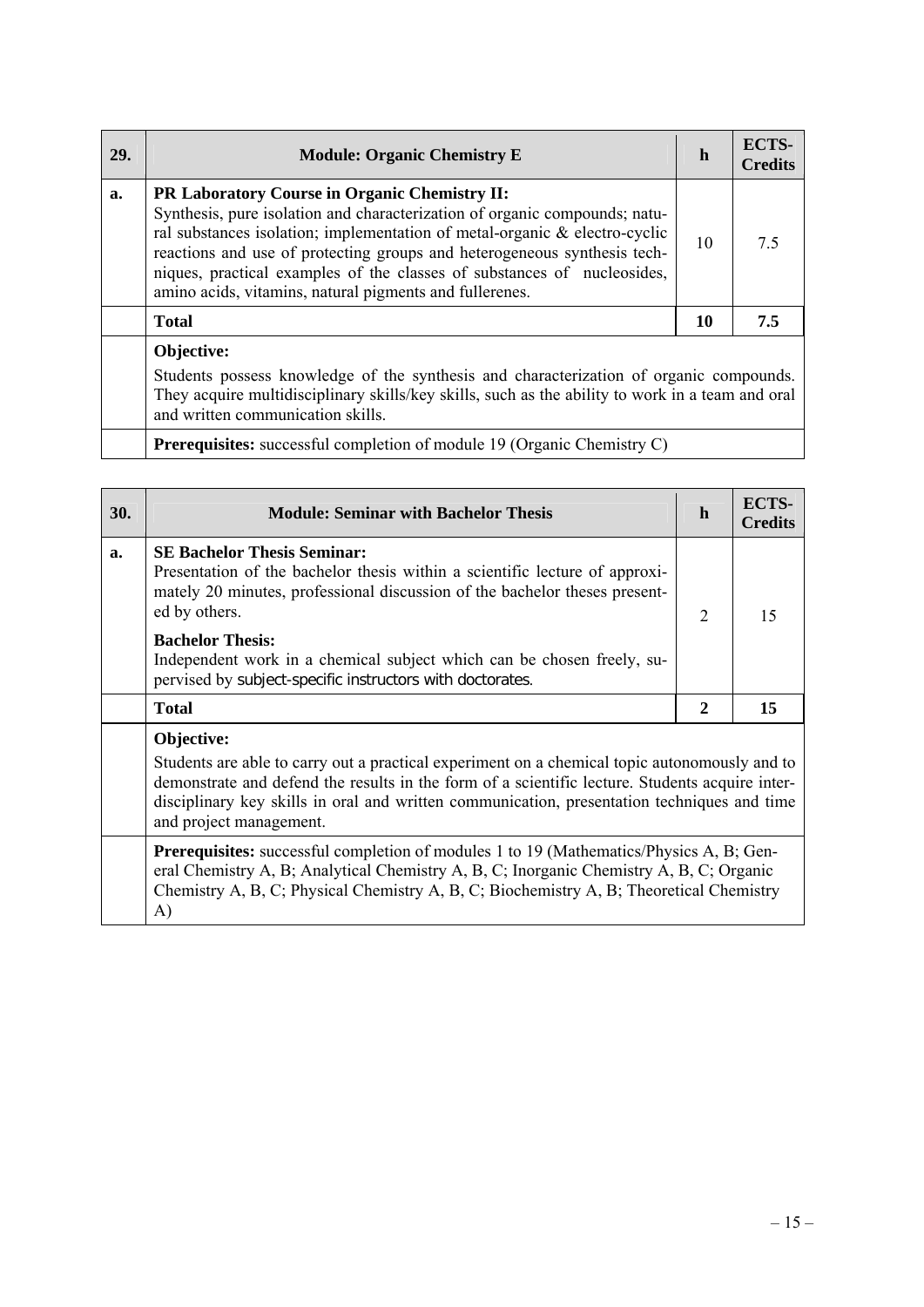### **§ 6 Studies Induction and Orientation Stage**

- (1) The Studies Induction and Orientation Stage covers one semester (30 ECTS-Credits) and offers students an overview of the main contents of the degree programme and its structure in order to provide a factual basis to assess the decision to pursue the chosen field.
- (2) The Studies Induction and Orientation Stage requires the following course examinations, which may be repeated twice, to be completed successfully:
	- 1. Experimental Lecture General Chemistry (compulsory module 2a, VO 5, 6 ECTS-Credits)
	- 2. Analytical Chemistry I (compulsory module 4a, VO 3, 5 ECTS- Credits)
	- 3. Chemical Calculations (compulsory module 3b, VO 2, 3 ECTS- Credits)
- (3) Passing the examinations specified in paragraph 2 permits students to attend all further courses and take all examinations following the Studies Induction and Orientation Stage and to write a bachelor's thesis as described in the curriculum. Registration requirements specified by the curriculum are to be followed.

### **§ 7 Bachelor's Thesis**

- (1) The topic of the bachelor's thesis may be chosen from the following subjects offered in the bachelor's programme: Analytical Chemistry, Inorganic Chemistry, Biochemistry, Organic Chemistry, Physical Chemistry or Theoretical Chemistry.
- (2) A topic may be addressed jointly by several students with permission of the instructor of the course "Bachelor Thesis Seminar" provided that the work of each student can be assessed individually.
- (3) With the permission of the responsible instructor of the course "Bachelor Thesis Seminar", a topic may practically be addressed and implemented at non-university institutions. However, the bachelor's thesis is to be assessed by the responsible instructor of the course . Bachelor Thesis Seminar".
- (4) Bachelor's theses are to be submitted in paper form and in digital version as determined by the Director of Studies.

### **§ 8 Examination Regulations**

- (1) A module is completed when all of its courses have been successfully completed.
- (2) For lectures, a written or oral examination at the end of the course tests knowledge of the material covered. The method of testing is to be defined by the instructor before the start of the course.
- (3) Evaluation in continuous assessment courses ('immanent examination') (practical training course, introductory seminar, seminar) is based on continuous oral, written and/or practicalexperimental contributions of students. The evaluation criteria are to be defined by the instructor before the start of the course.

# **§ 9 Academic Degree**

Graduates of the Bachelor's Programme in Chemistry are awarded the academic degree "Bachelor of Science", abbreviated "BSc".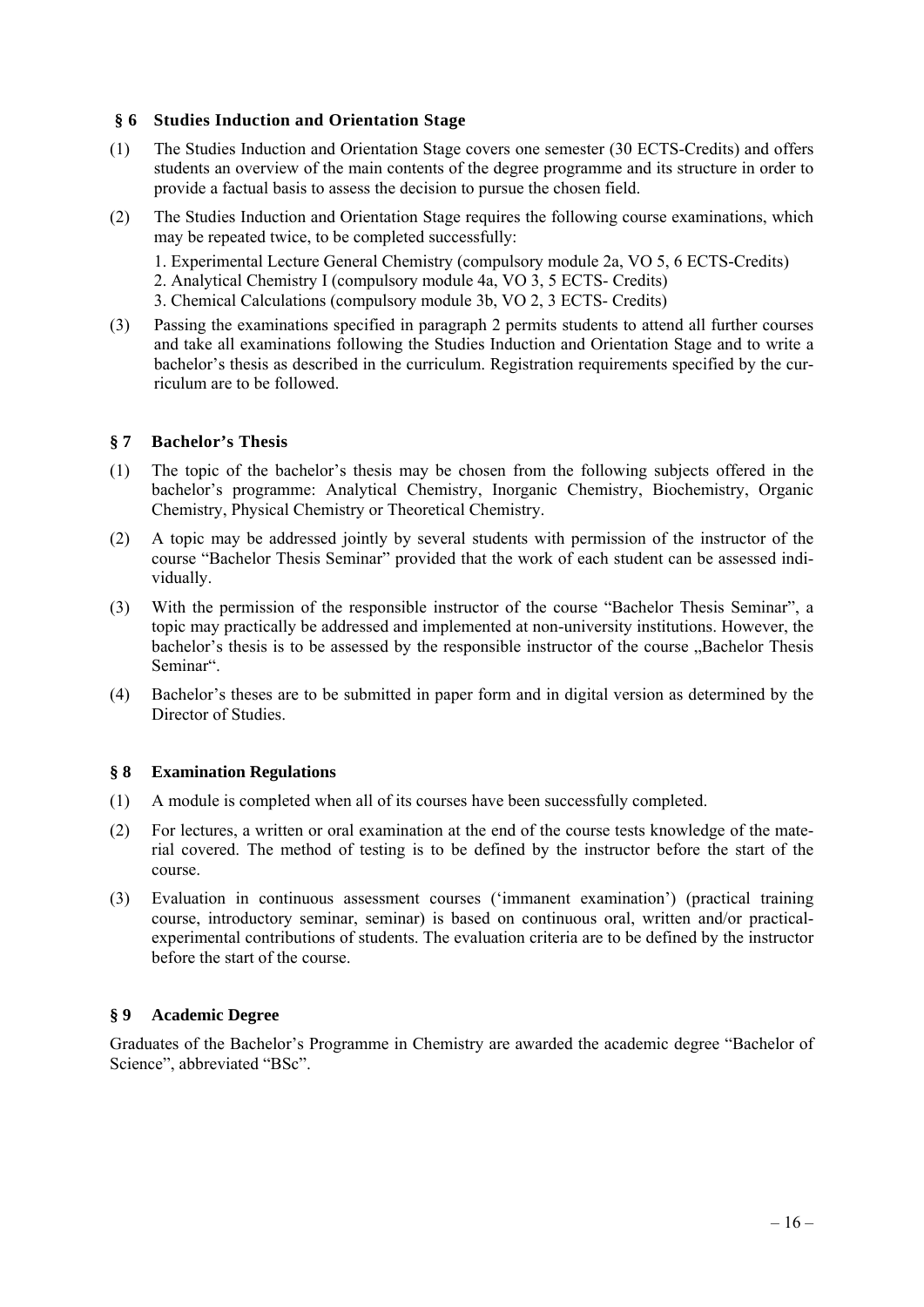### **§ 10 Validity and Effect**

- (1) The curriculum is effective as of 1 October 2008.
- (2) § 6 in the version published in the University of Innsbruck Bulletin of 8 June 2011, Issue 26, No. 460 is effective as of 1 October 2011 and applies to all students beginning their degree programme as of winter semester 2011/2012.
- (3) § 6 in the version published in the University of Innsbruck Bulletin of 8 June 2011, Issue 26, No. 460 ceases to be effective at the end of 30 September 2014.

### **§ 11 Transitional Provisions**

- (1) Regular degree students who began the Diploma Programme in Chemistry at the University of Innsbruck before 1 October 2008 are entitled from this date to complete the first part of the diploma programme ("erster Studienabschnitt") within a maximum of seven semesters and the second part of the diploma programme ("zweiter Studienabschnitt") within a maximum of seven semesters.
- (2) If a part of the Diploma Programme in Chemistry is not completed within the prescribed period, the student is required to follow the curriculum of the Bachelor's Programme in Chemistry. Furthermore, students may voluntarily choose to switch to the curriculum of the Bachelor's Programme in Chemistry at any time.
- (3) Recognition of examinations according to § 78 Para 1 Universities Act 2002 is to be determined in Appendix 1 of this curriculum.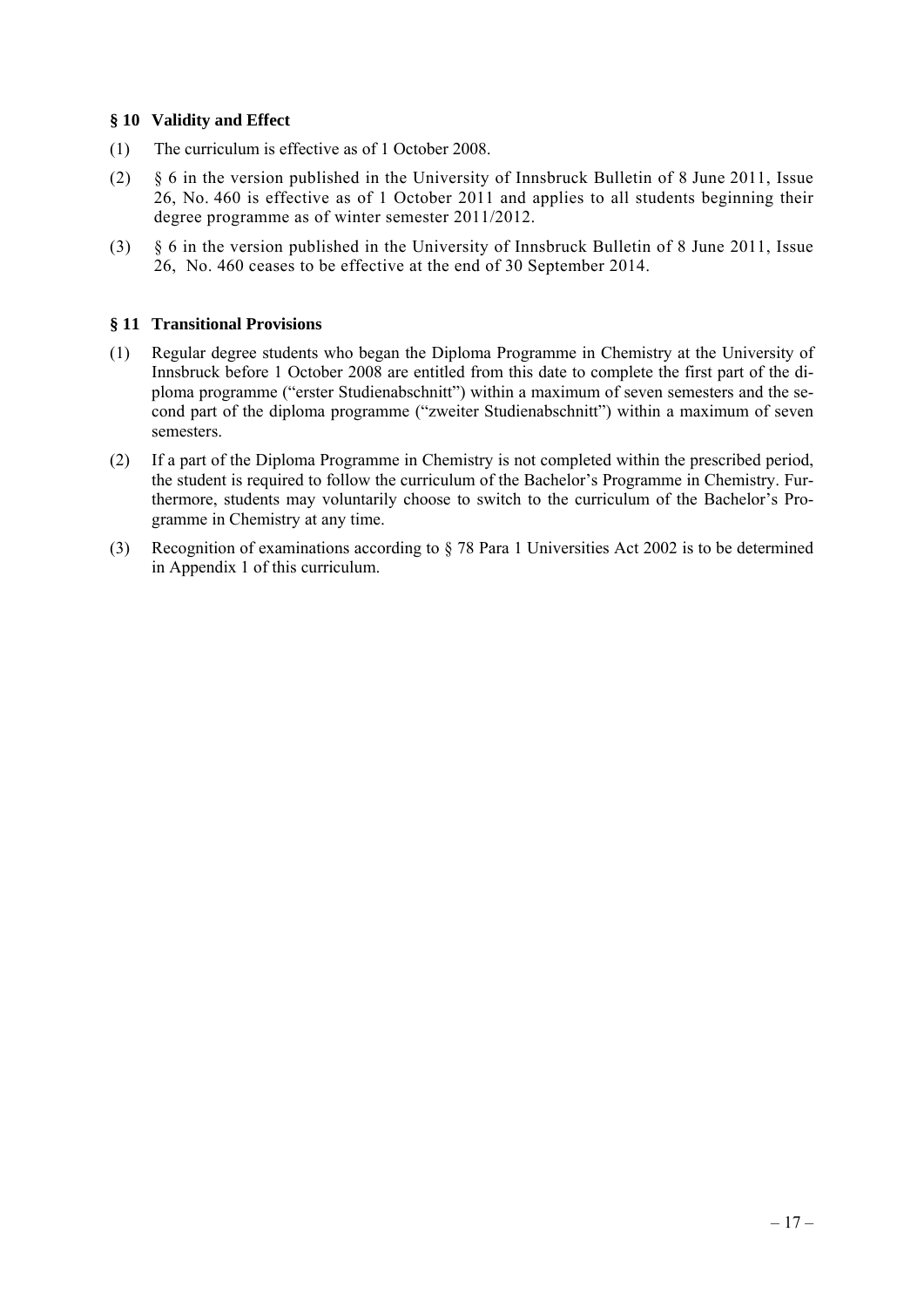# **Appendix 1:**

### **Recognition of examinations**

The course examinations successfully completed and required by the curriculum for the Diploma Programme in Chemistry at the University of Innsbruck (in the version published in the University of Innsbruck Bulletin of 16 August 2011, Issue 49, No. 797) are considered equivalent according to § 78 Para 1 UniStG 2002 to the Bachelor's Programme in Chemistry at the University of Innsbruck as follows:

| <b>Positive completion of examinations:</b>       | <b>Recognition as:</b>                            |  |  |
|---------------------------------------------------|---------------------------------------------------|--|--|
| Mathematics for Chemists I (VO 2)                 | Mathematics for Chemists I (VO 2)                 |  |  |
| Mathematics for Chemists II (VO 2)                | Mathematics for Chemists II (VO 2)                |  |  |
| Physics for Chemists I (VO 4)                     | Physics for Chemists I (VO 4)                     |  |  |
| Physics for Chemists II (VO 4)                    | Physics for Chemists II (VO 4)                    |  |  |
| Laboratory Safety and First Aid (VO 1)            | Laboratory Safety (VO 1)                          |  |  |
| Hazardous Materials (VO 1)                        | Laboratory Safety (VO 1)                          |  |  |
| General Chemistry I (VO 2)                        | Experimental Lecture General Chemistry (VO 5)     |  |  |
| General Chemistry II (VO 2)                       |                                                   |  |  |
| General Chemistry III (VO 2)                      | Chemistry in Aqueous Solution (VO 1)              |  |  |
| Chemical Calculations (VO 2)                      | Chemical Calculations (VO 2)                      |  |  |
| General Chemistry Laboratory Course (PR 6)        | General Chemistry Laboratory Course (PR 6)        |  |  |
|                                                   | <b>Experimental Lecture Main Group Chemistry</b>  |  |  |
| Main Group Chemistry (VO 2)                       | (VO <sub>2</sub> )                                |  |  |
| Transition Metal Chemistry (VO 2)                 | Transition Metal Chemistry (VO 2)                 |  |  |
| Solid State Chemistry (VO 1)                      | Solid State Chemistry (VO 2)                      |  |  |
| Environmental Chemistry (VO 1)                    | Environmental Chemistry (VO 1)                    |  |  |
| Laboratory Course "Chemistry in Aqueous Solu-     | Laboratory Course "Chemistry in Aqueous Solu-     |  |  |
| tion" (PR $10$ )                                  | tion" (PR $10$ )                                  |  |  |
| Inorganic Synthesis, Cryo-Chemistry (PR 6)        | Laboratory Course Inorganic Synthesis (PR 6)      |  |  |
| Analytical Chemistry I (VO 3)                     | Analytical Chemistry I (VO 3)                     |  |  |
| Analytical Chemistry II (VO 2)                    | Analytical Chemistry II (VO 2)                    |  |  |
| Chemometrics and Data Analysis (VO 1)             | Chemometrics and Data Analysis (VO 1)             |  |  |
| Quantitative Analytical Chemistry - Basic Practi- | Quantitative Analytical Chemistry - Basic Practi- |  |  |
| cal Course (PR 5)                                 | cal Course (PR 5)                                 |  |  |
| Basic Practical Course in Instrumental Analysis   | Basic Practical Course in Instrumental Analysis   |  |  |
| (PR 5)                                            | (PR 5)                                            |  |  |
| Analytical Radiochemistry (VO 1)                  | Analytical Radiochemistry (VO 1)                  |  |  |
| Organic Chemistry I (VO 4)                        | Organic Chemistry I (VO 4)                        |  |  |
| Organic Chemistry II (VO 2)                       | Organic Chemistry II (VO 2)                       |  |  |
| Preparation Techniques in Organic Chemistry       | Preparation Techniques in Organic Chemistry       |  |  |
| (VO <sub>2</sub> )                                | (VO <sub>2</sub> )                                |  |  |
| Methods in Synthesis (VO 2)                       | Organic Synthesis (VO 2)                          |  |  |
| Strategies in Synthesis (VO 1)                    | Chemical Biology (VO 1)                           |  |  |
| Structure Elucidation I (VO 2)                    | Structure Elucidation I (VO 2)                    |  |  |
| Structure Elucidation II (VO 2)                   | Structure Elucidation II (VO 2)                   |  |  |
| Structure Elucidation III (VO 1)                  | Structure Elucidation III (VO 1)                  |  |  |
| Laboratory Course in Organic Chemistry I (PR      | Laboratory Course in Organic Chemistry I (PR      |  |  |
| 10)                                               | 10)                                               |  |  |
| Laboratory Course in Organic Chemistry II (PR     | Laboratory Course in Organic Chemistry II (PR     |  |  |
| 10)                                               | 10)                                               |  |  |
| Physical Chemistry I (VO 4)                       | Physical Chemistry I (VO 3)                       |  |  |
|                                                   | Exercises in Physical Chemistry I (PS 1)          |  |  |
| Physical Chemistry II (VO 4)                      | Physical Chemistry II (VO 3)                      |  |  |